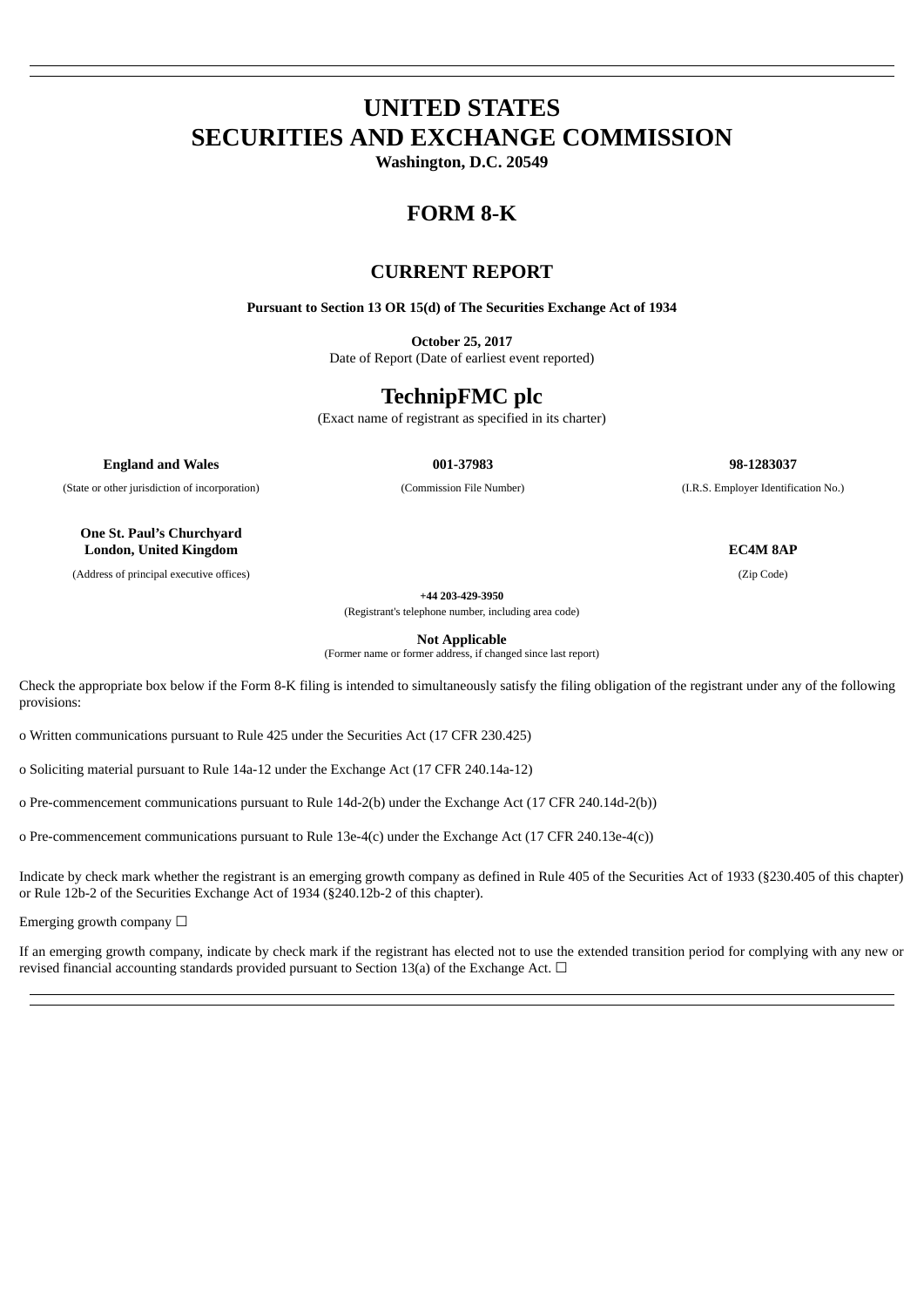### **Item 2.02 Results of Operations and Financial Condition**

On October 25, 2017, TechnipFMC plc ("TechnipFMC") issued a news release announcing its financial results for the fiscal quarter ended September 30, 2017. A copy of the news release is furnished as Exhibit 99.1 to this report and is incorporated herein by reference.

#### **Item 9.01 Financial Statements and Exhibits**

(d) Exhibits

- Exhibit No. Description
- 99.1 News Release issued by TechnipFMC dated October 25, 2017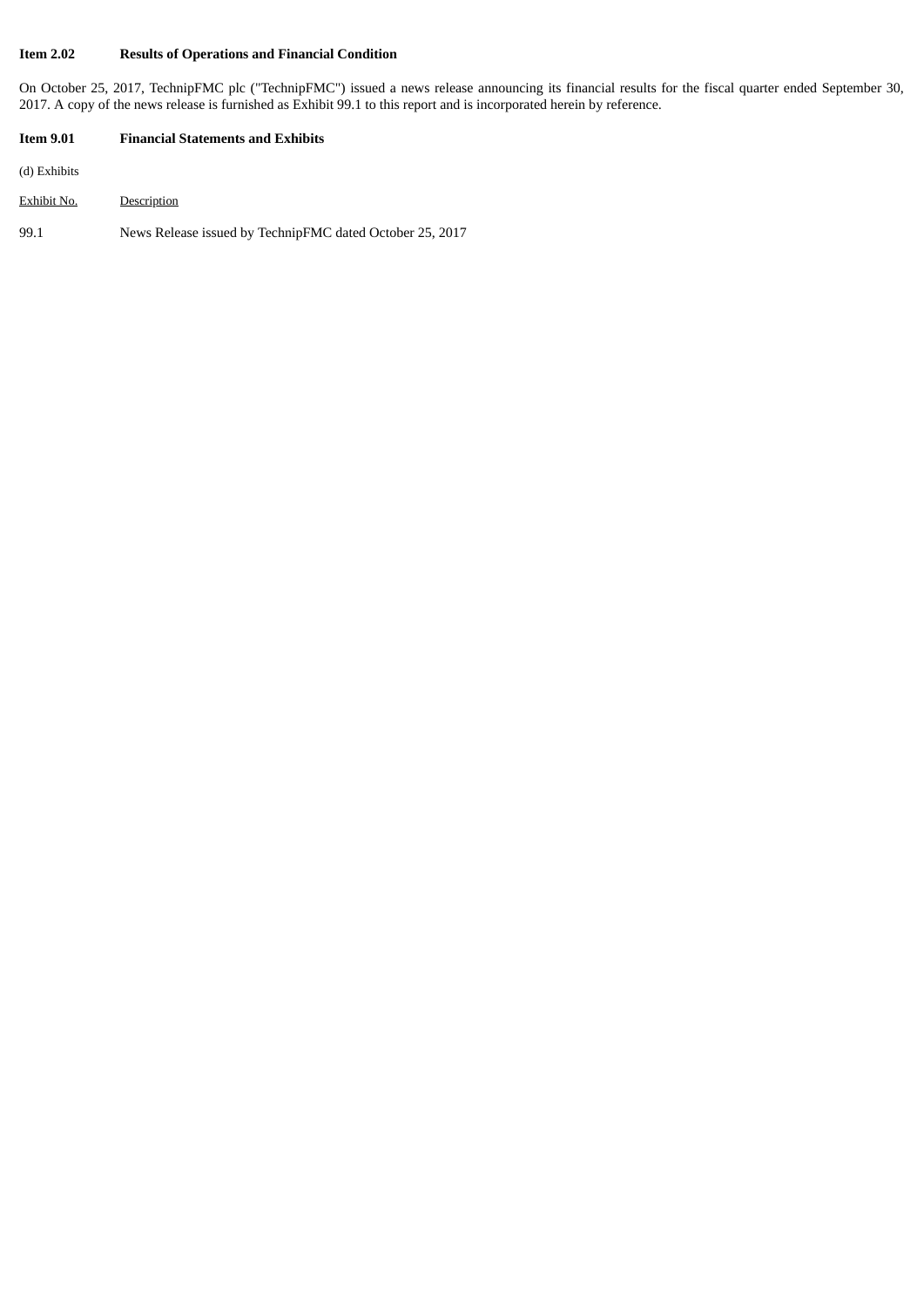#### **SIGNATURES**

Pursuant to the requirements of the Securities Exchange Act of 1934, the registrant has duly caused this report to be signed on its behalf by the undersigned hereunto duly authorized.

### **TechnipFMC plc**

Dated: October 25, 2017 Name: Maryann T. Mannen

By: /s/ Maryann T. Mannen

Title: Executive Vice President and Chief Financial Officer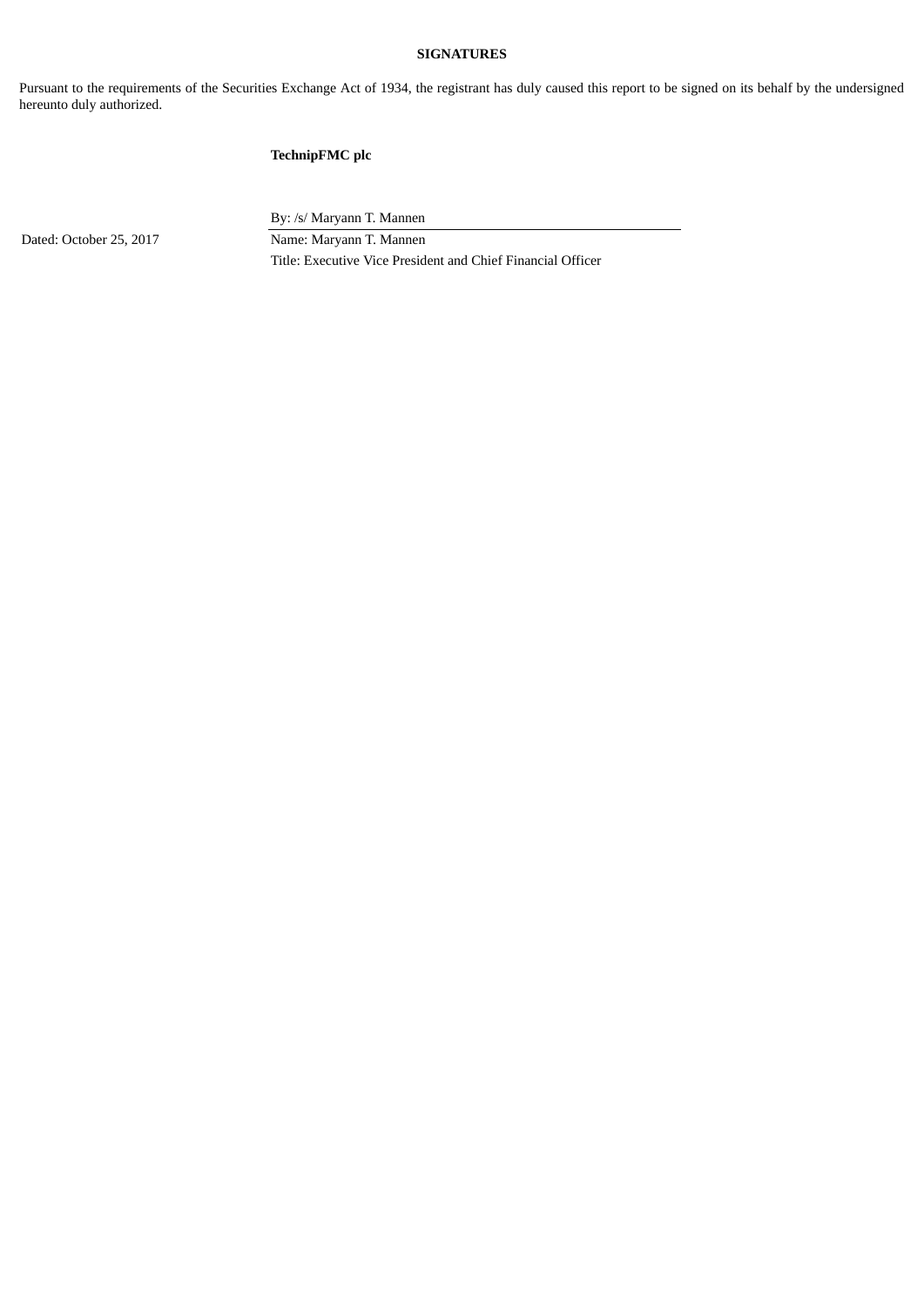| Exhibit No. | Description                                                  |
|-------------|--------------------------------------------------------------|
| 99.1        | News Release issued by TechnipFMC plc dated October 25, 2017 |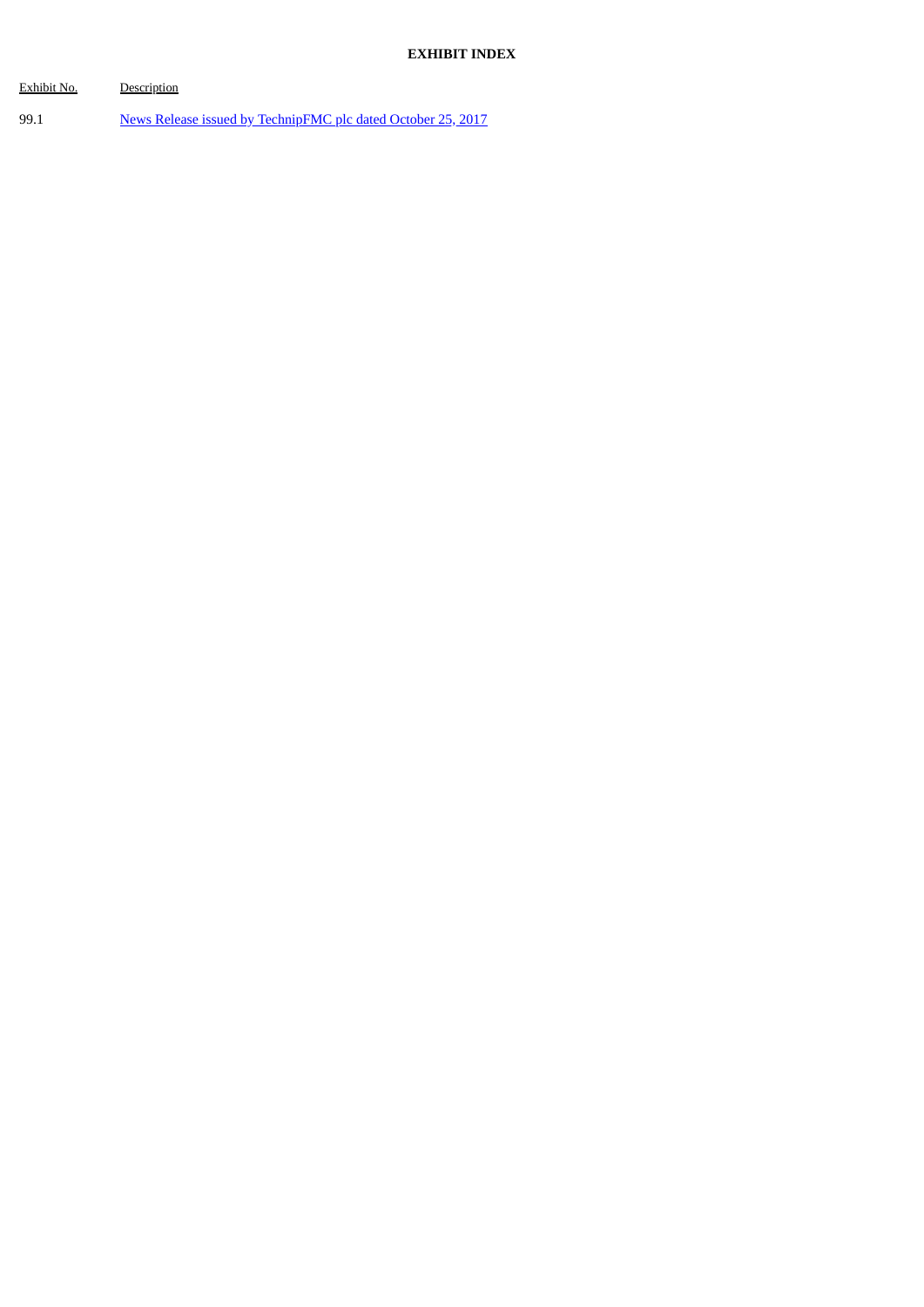<span id="page-4-0"></span>

## TechnipFMC Announces Third Quarter 2017 Results

- **• Net income of \$121 million and adjusted EBITDA of \$536.2 million**
- Diluted earnings per share of \$0.26; excluding charges and credits of \$0.13 per share, adjusted diluted earnings **per share of \$0.39**
- **• Inbound orders of \$2.5 billion, including Subsea of \$980 million and Onshore/Offshore of \$1.2 billion**
- **• 2017 guidance updated; preliminary 2018 segment guidance initiated**
- **• Board of Directors declared quarterly cash dividend of \$0.13 per share**

**LONDON, PARIS, HOUSTON, October 25, 2017** - TechnipFMC plc (NYSE: FTI) (Paris: FTI) today reported third quarter 2017 results.

Total Company net income was \$121 million. Total Company revenue of \$4,140.9 million was down 17.8 percent from the same quarter in the prior year, with adjusted EBITDA margin declining 100 basis points. Adjusted EBITDA, which excludes charges and credits, was \$536.2 million, a decrease of 23.3 percent from the prior year; adjusted EBITDA margin was 12.9 percent.

#### **Summary Financial Statements 1**

*Reconciliation of U.S. GAAP to non-GAAP financial measures are detailed in financial schedules below.*

| (In millions except per share amounts)     | <b>Three Months Ended</b><br>September 30, 2017 | <b>Three Months Ended</b><br>September 30, 2016 (Pro<br>Forma) | Change     |
|--------------------------------------------|-------------------------------------------------|----------------------------------------------------------------|------------|
| Revenue                                    | \$4,140.9                                       | \$5,038.2                                                      | (17.8%)    |
| Net income                                 | 121.0                                           | 327.0                                                          | $(63.0\%)$ |
| <b>Diluted EPS</b>                         | \$0.26                                          |                                                                |            |
| <b>Adjusted EBITDA</b>                     | \$536.2                                         | \$699.3                                                        | $(23.3\%)$ |
| <b>Adjusted EBITDA margin</b>              | 12.9%                                           | 13.9%                                                          | (100 bps)  |
| Net income, excluding charges and credits  | 183.6                                           |                                                                |            |
| Diluted EPS, excluding charges and credits | \$0.39                                          |                                                                |            |
| Inbound orders                             | 2,461.9                                         |                                                                |            |
| <b>Backlog</b>                             | 13.902.4                                        |                                                                |            |

<sup>1</sup> All prior year quarter comparisons are to pro forma results for 2016 as if the merger had been completed on January 1, 2016 and fully consolidated the Yamal LNG joint venture for the full period.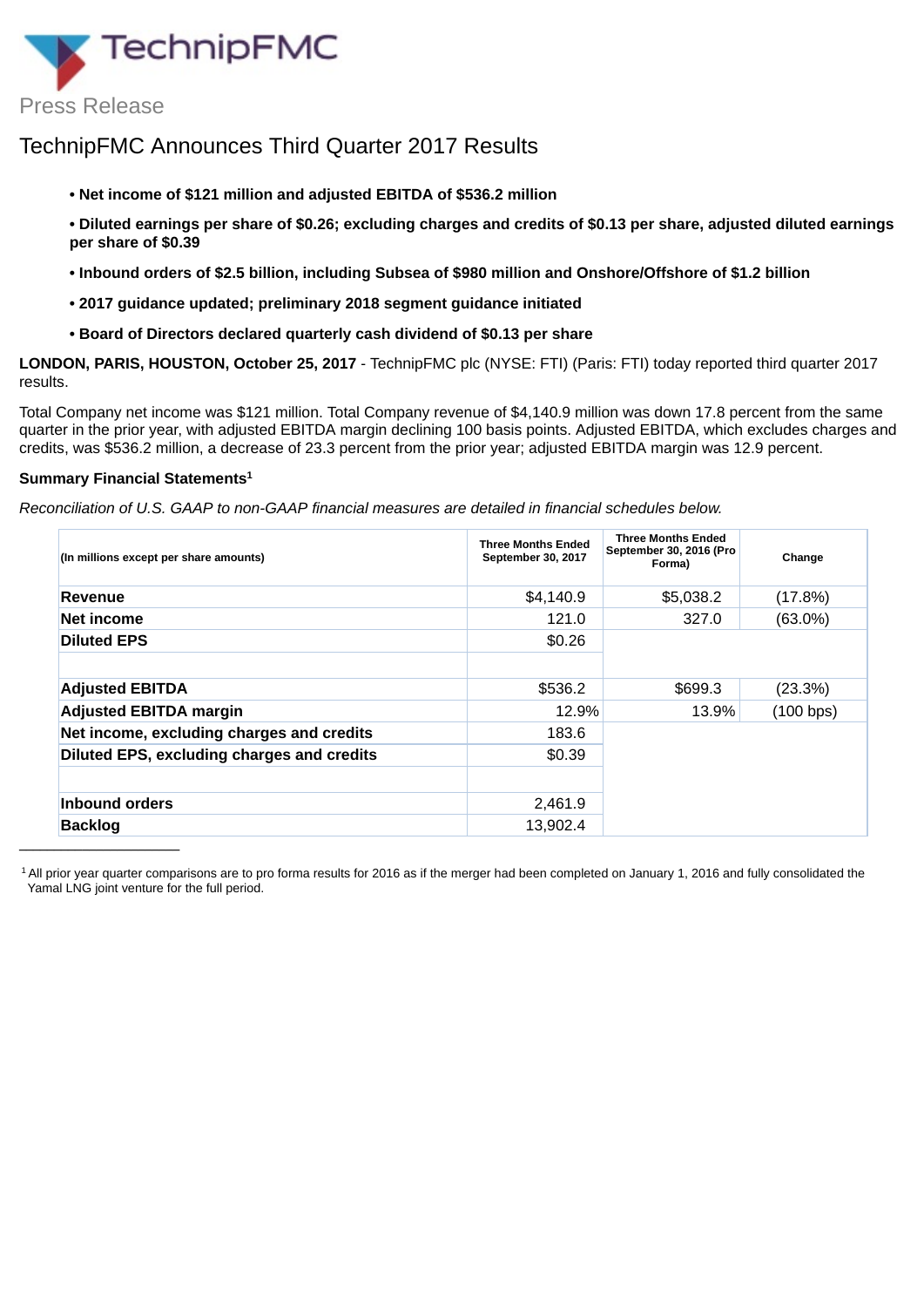Diluted earnings per share were \$0.26, which includes total Company pre-tax charges and credits of \$101.3 million, or \$0.13 per diluted share as detailed in the financial schedules below. Adjusted diluted earnings per share were \$0.39.

The Company's Board of Directors has authorized and declared an initial quarterly cash dividend of \$0.13 per ordinary share.

Doug Pferdehirt, CEO of TechnipFMC, stated, "Our third quarter results demonstrated another solid operational performance in all segments. We continued to deliver strong project execution in our Onshore/Offshore and Subsea segments, as we achieved several key milestones. Our Surface Technologies segment benefited from increased activity in the North American market, primarily driven by higher demand for our well completion services."

"Total inbound orders for the quarter were \$2.5 billion, with Subsea at nearly \$1 billion - reinforcing our conviction in the steady recovery of the subsea market. We believe that most major subsea projects can move forward at today's oil prices, with delays in project sanctioning more a function of near-term price uncertainty than project returns. During the remaining months of this year and throughout 2018, we see the potential for additional major subsea awards, the strengthening of subsea services, and the growth of brownfield opportunities. Regardless of the timing of major subsea awards, we remain confident that this year's order activity will exceed the level we achieved in 2016."

"We also expect our 2018 Subsea inbound to exceed 2017 levels, driven by the current momentum in project bid activity and an acceleration of integrated project awards. The market acceptance of our unique integrated subsea value proposition continues to accelerate. Our iFEED™ activity is robust, creating a set of proprietary project opportunities that could result in the direct award of iEPCI™ projects."

"In addition, we are pursuing several downstream projects with an aggregate inbound value of over \$5 billion. On these projects, we are actively working as the FEED provider or were the contractor of the original facility. This upfront involvement gives us a better understanding of the project and puts us in a stronger competitive position."

"To extend our differentiation and further improve project economics, we are increasing our investment in the development of next generation subsea systems and integrated technologies. We also announced an agreement to acquire Plexus' exploration-drilling products and services business, extending our Surface Technologies offering. In addition, the Board authorized a \$0.13 dividend for the quarter, and we have now implemented our share repurchase program, clearly demonstrating our commitment to shareholder distributions."

Pferdehirt concluded, "As we look to 2018, we are managing revenue declines against the strategic investments needed to sustain our operational capabilities through the recovery. We see significant opportunities ahead, and these will be driven by internal initiatives as well as market fundamentals. We will generate further integration savings and operational efficiencies. We will continue to deliver real, differentiated and sustainable change through integrated business models that can transform the markets we serve and generate benefits for our customers and our Company."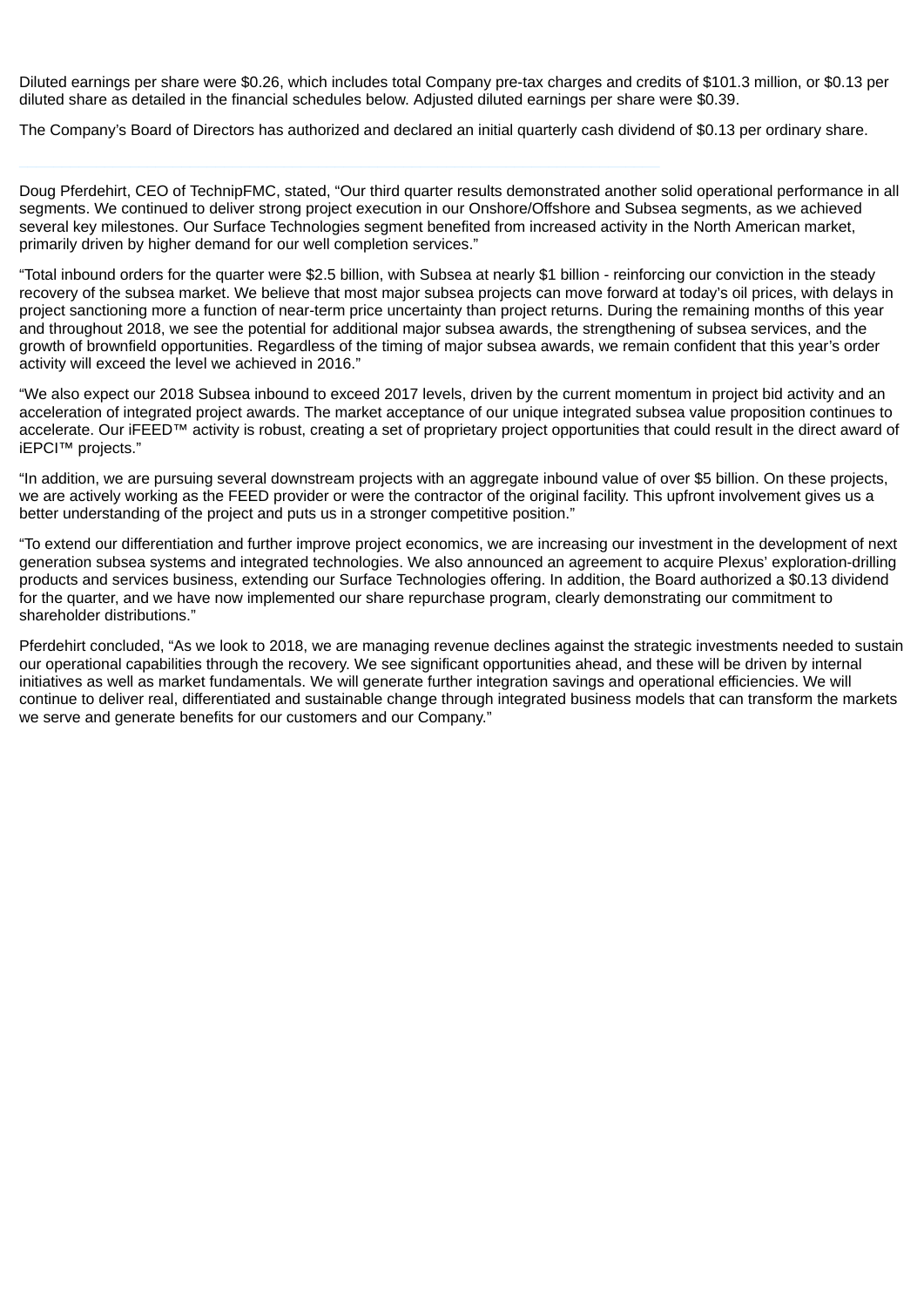#### **Subsea**

#### **Financial Highlights** 1

*Reconciliation of U.S. GAAP to non-GAAP financial measures are detailed in financial schedules below.*

| (In millions)                 | <b>Three Months Ended</b><br>September 30, 2017 | <b>Three Months Ended</b><br>September 30, 2016 (Pro<br>Forma) |           |  |  |
|-------------------------------|-------------------------------------------------|----------------------------------------------------------------|-----------|--|--|
| Revenue                       | \$1,478.2                                       | \$2,346.6                                                      | (37.0%)   |  |  |
| <b>Operating profit</b>       | 102.8                                           | 357.7                                                          | (71.3%)   |  |  |
| <b>Adjusted EBITDA</b>        | 260.4                                           | 503.4                                                          | (48.3%)   |  |  |
| <b>Adjusted EBITDA margin</b> | 17.6%                                           | 21.5%                                                          | (390 bps) |  |  |
|                               |                                                 |                                                                |           |  |  |
| Inbound orders                | 979.8                                           |                                                                |           |  |  |
| <b>Backlog</b>                | 5,948.9                                         |                                                                |           |  |  |

Subsea reported third quarter revenue of \$1.5 billion. Revenue was down 37 percent from the prior year, primarily due to a reduction in project activity within Europe and Africa. Prior period declines in inbound orders continue to negatively impact nearterm revenue.

Subsea reported operating profit of \$102.8 million; adjusted EBITDA was \$260.4 million with a margin of 17.6 percent. Operating profit margin decreased from the prior-year results as strong project execution, cost reductions, and ongoing restructuring activities were more than offset by lower levels of activity. These same factors drove the year-over-year decline in adjusted EBITDA margin, which decreased 390 basis points from the prior-year results.

Vessel utilization rate for the third quarter of 2017 was 70 percent, slightly up from 67 percent in the second quarter of 2017, but down from the prior-year rate of 86 percent.

Third Quarter Subsea Highlights

#### • **Total Kaombo**

Deep Blue campaign completed in mid-September and now Skandi Africa, supported by North Sea Atlantic, is installing umbilicals and rigid and flexible spools.

#### • **Shell Appomattox**

Successfully delivered two production manifolds and completed key activities related to upcoming subsea tree deliveries.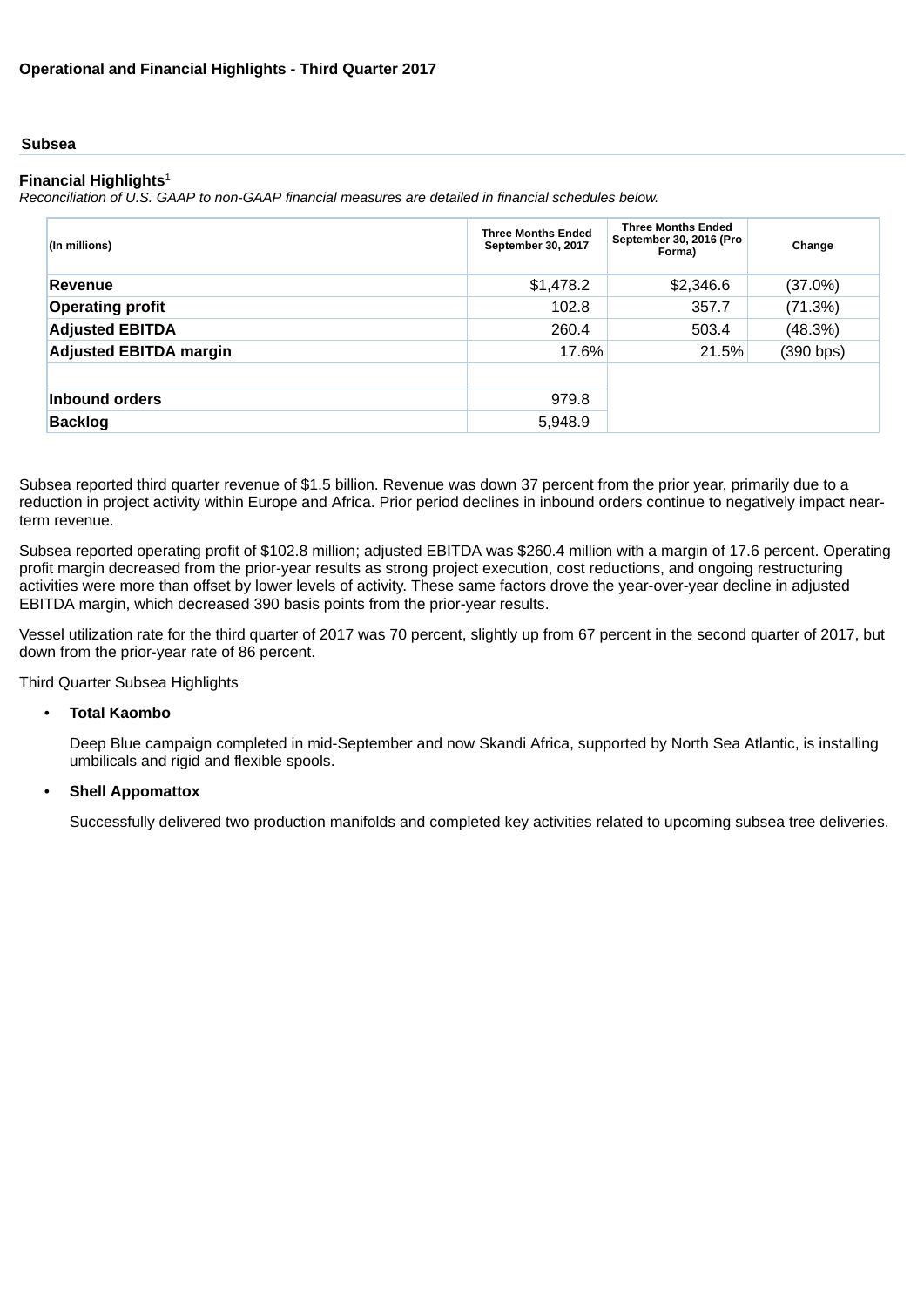#### • **Shell Prelude FLNG**

Mooring completed in August. Umbilicals are connected, and the water intake riser is installed.

Subsea inbound orders for the quarter were \$979.8 million. The following awards were announced in the period:

#### **• Hurricane Lancaster iEPCI™ Project West of Shetland**

Contract for integrated engineering, procurement, construction, and installation (iEPCI™) of subsea equipment for the Lancaster Early Production System. Scope includes umbilicals, risers, flowlines, and subsea production system, as well as installation of subsea equipment, turret buoy, and mooring system.

#### • **Statoil Peregrino Phase 2 Project in Brazil**

Contract for the EPCI of the subsea pipeline connection for a new production platform located in the Campos Basin. Scope includes rigid pipelines, flexible lines, and the required subsea equipment.

#### • **Husky Energy West White Rose Project in Canada**

Contract for the EPCI of subsea equipment, including tie-in manifolds, flexible flowlines, and control umbilicals, which will connect the recently announced West White Rose Platform to the existing SeaRose floating, production, storage and offloading vessel (FPSO).

| Estimated Backlog Scheduling as of September 30, 2017<br>(In millions) | <b>Subsea</b> |
|------------------------------------------------------------------------|---------------|
| 2017 (3 months)                                                        | \$1,334       |
| 2018                                                                   | 2,572         |
| 2019 and beyond                                                        | 2,043         |
| Total                                                                  | \$5,949       |

*• Backlog does not capture all revenue potential for subsea services.*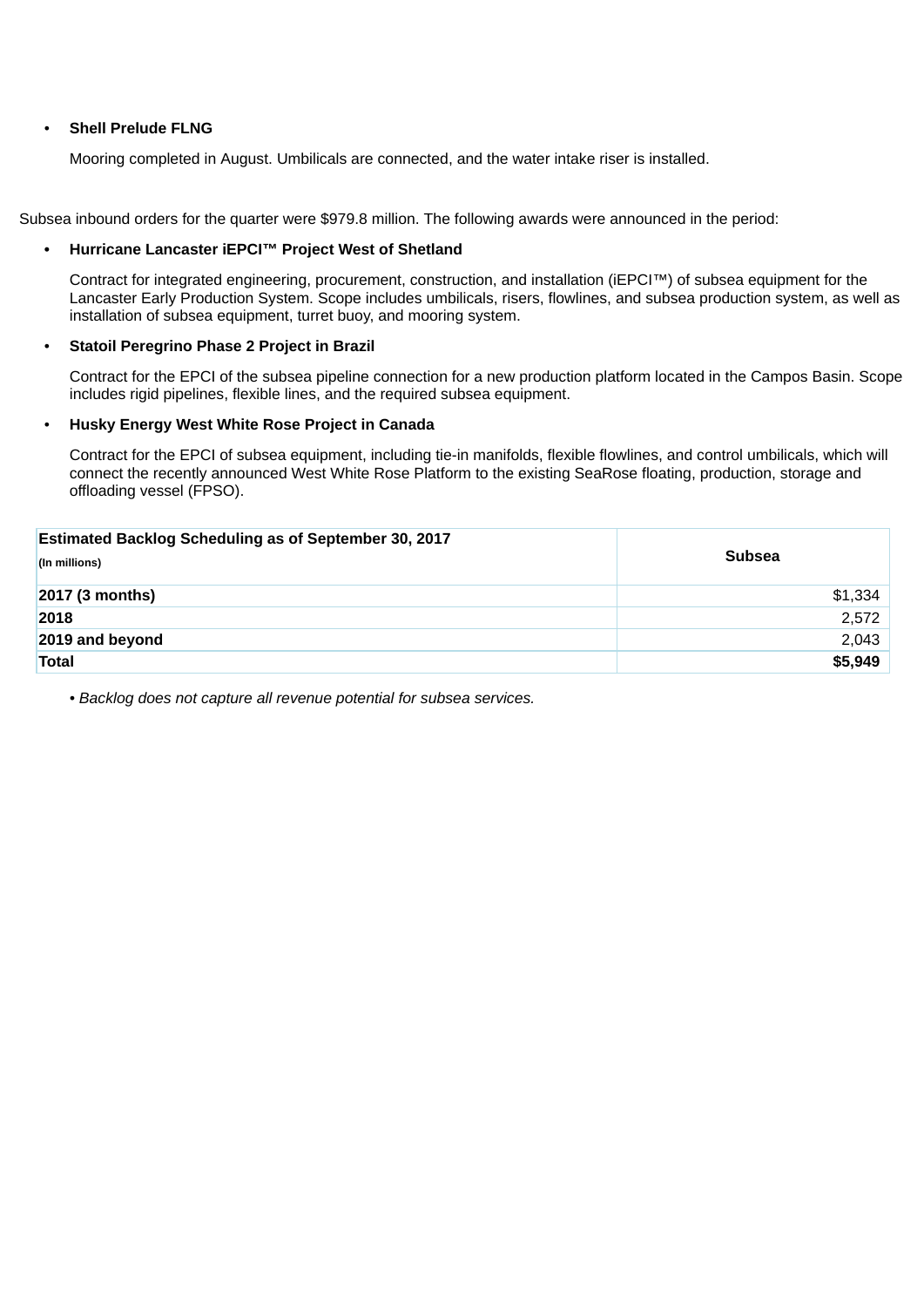#### **Onshore/Offshore**

#### **Financial Highlights** 1

*Reconciliation of U.S. GAAP to non-GAAP financial measures are detailed in financial schedules below.*

| (In millions)                 | <b>Three Months Ended</b><br>September 30, 2017 | <b>Three Months Ended</b><br>September 30, 2016<br>(Pro Forma) | Change     |
|-------------------------------|-------------------------------------------------|----------------------------------------------------------------|------------|
| Revenue                       | \$2,308.1                                       | \$2,398.8                                                      | $(3.8\%)$  |
| <b>Operating profit</b>       | 206.4                                           | 118.6                                                          | 74.0%      |
| <b>Adjusted EBITDA</b>        | 224.6                                           | 132.4                                                          | 84.7%      |
| <b>Adjusted EBITDA margin</b> | 10.6%                                           | 5.5%                                                           | $+510$ bps |
|                               |                                                 |                                                                |            |
| <b>Inbound orders</b>         | 1,153.0                                         |                                                                |            |
| <b>Backlog</b>                | 7,559.3                                         |                                                                |            |

Onshore/Offshore reported third quarter revenue of \$2.3 billion. Revenue declined 3.8 percent from the prior-year quarter. Revenue was modestly lower due to the completion of several projects since the prior-year period, partially offset by increased activity in the Middle East region.

Onshore/Offshore reported operating profit of \$206.4 million; adjusted EBITDA was \$244.6 million with a margin of 10.6 percent. Operating profit and margin improved year-over-year despite the revenue decline due to the successful progression of several major projects. These same factors drove the significant year-over-year improvement in adjusted EBITDA and margin; adjusted EBITDA margin increased 510 basis points from the prior-year results.

Third Quarter Onshore/Offshore Highlights

• **Yamal LNG**

Last of the 142 modules for the three LNG trains delivered to the site in September, ahead of schedule. Successfully achieved start-up of the first two gas compressors and the flare. Commissioning of Train 1 progressing well and nearing completion.

#### • **Shell Prelude FLNG**

Floating unit arrived off the coast of Australia. Topsides undergoing offshore commissioning.

#### • **ENOC Jebel Ali Refinery Upgrade**

Ramp up of civil works and procurement is underway after completion of the piling campaign.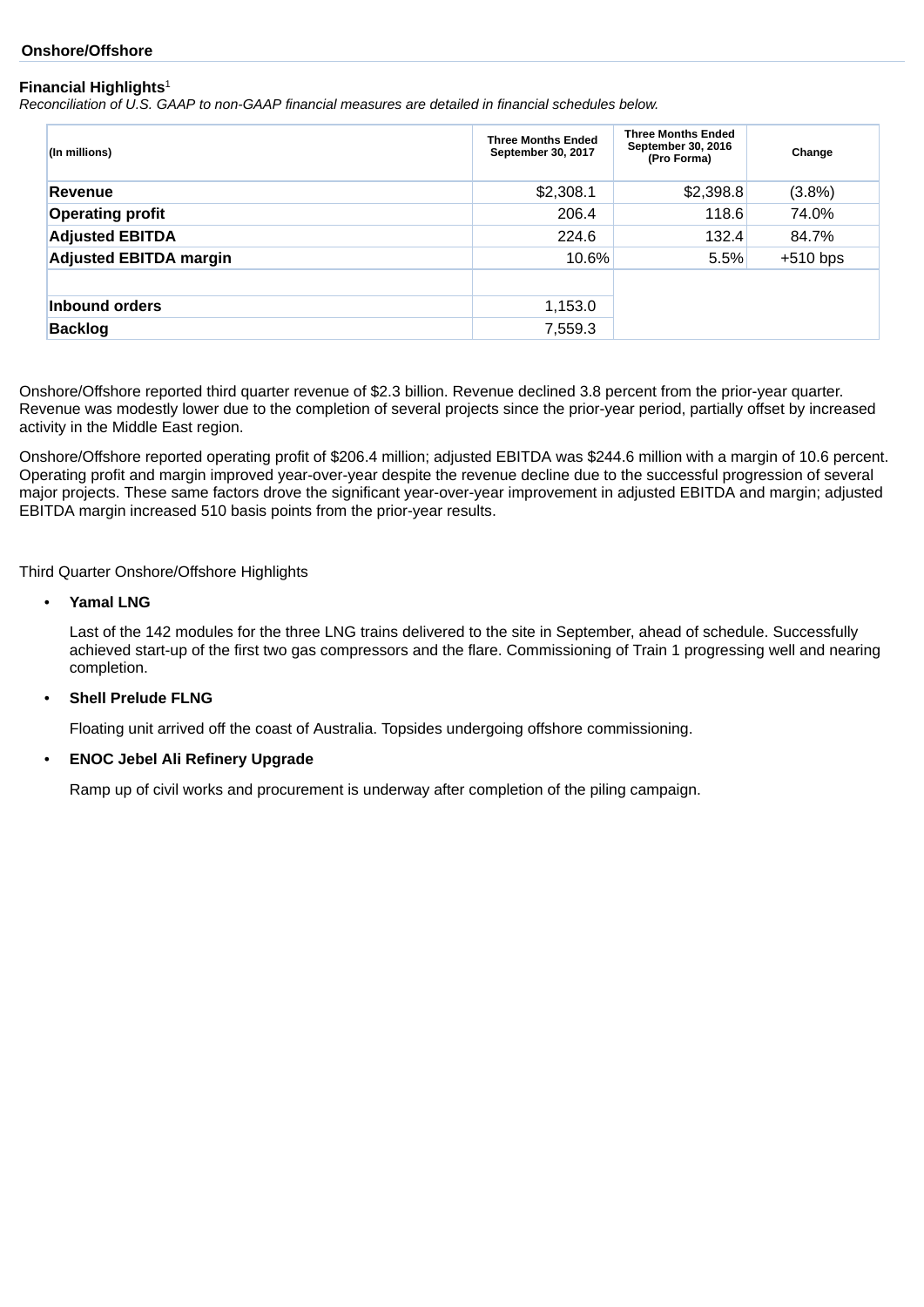Onshore/Offshore inbound orders for the quarter were \$1.2 billion. Although no major projects were awarded in the quarter, the inbound reflects the strength of our Process Technology, Project Management Consultancy and services offerings.

| <b>Estimated Backlog Scheduling as of September 30, 2017</b><br>(In millions) | <b>Onshore/Offshore</b> |
|-------------------------------------------------------------------------------|-------------------------|
| $2017$ (3 months)                                                             | \$1,693                 |
| 2018                                                                          | 3,729                   |
| 2019 and beyond                                                               | 2,137                   |
| <b>Total</b>                                                                  | \$7,559                 |

Backlog does not capture all revenue potential in future periods given reimbursable scope portions of existing contracts.

#### **Surface Technologies**

#### **Financial Highlights** 1

*Reconciliation of U.S. GAAP to non-GAAP financial measures are detailed in financial schedules below.*

| (In millions)                 | <b>Three Months Ended</b><br>September 30, 2017 | <b>Three Months Ended</b><br>September 30, 2016<br>(Pro Forma) | Change       |
|-------------------------------|-------------------------------------------------|----------------------------------------------------------------|--------------|
| Revenue                       | \$353.9                                         | \$295.2                                                        | 19.9%        |
| <b>Operating profit</b>       | 49.0                                            | (17.4)                                                         | n/m          |
| <b>Adjusted EBITDA</b>        | 71.2                                            | 14.8                                                           | 381.1%       |
| <b>Adjusted EBITDA margin</b> | 20.1%                                           | 5.0%                                                           | $+1,510$ bps |
|                               |                                                 |                                                                |              |
| <b>Inbound orders</b>         | 329.1                                           |                                                                |              |
| <b>Backlog</b>                | 394.2                                           |                                                                |              |

Surface Technologies reported third quarter revenue of \$353.9 million. Revenue increased 19.9 percent from the prior year quarter as a result of the robust increase in North American well completion activity, while international markets remained stable across our products and services portfolio.

Surface Technologies reported operating profit of \$49 million; excluding charges and credits, operating profit was \$56 million. Adjusted EBITDA was \$71.2 million with a margin of 20.1 percent.

Operating profit and margin improved significantly year-over-year due to the benefit of product mix related to fluid control sales and a more favorable cost structure. These same factors drove the year-over-year improvement in adjusted EBITDA and margin.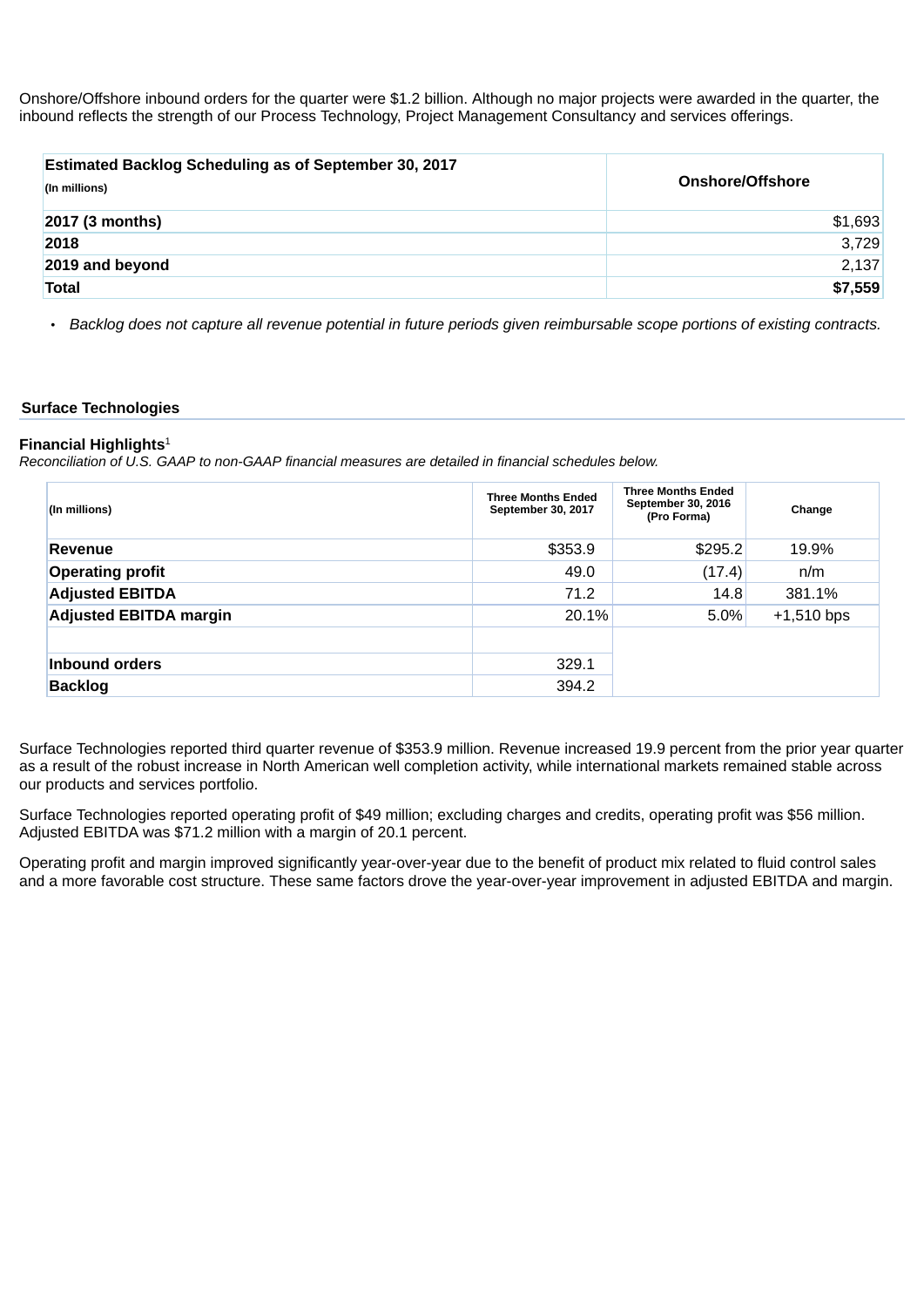Inbound orders for the quarter improved sequentially to \$329.1 million. Backlog was \$394.2 million. In this segment, backlog is generally consumed within nine months given the short-cycle nature of the business.

#### **Corporate Items**

Corporate expense in the third quarter was \$42.3 million. Excluding charges and credits of \$1.6 million, corporate expense was \$40.7 million, which included \$19.3 million of foreign exchange gains.

Net interest expense was \$86.3 million in the quarter, including an increase in the liability payable to joint venture partners of \$73.3 million.

The Company recorded a tax provision during the third quarter of \$111.7 million. The provision was higher than forecast due to increased earnings in high tax jurisdictions and increases in valuation allowances in certain operations for which lower future profitability is expected. The reported tax rate was 48.6 percent. When excluding the impact of discreet items, the effective tax rate was 30.3 percent.

Total depreciation and amortization for the third quarter was \$151 million, including depreciation and amortization related to purchase price accounting for the merger of \$32 million.

Capital expenditures were \$62.9 million.

On September 25, 2017, the Company announced the implementation of its previously disclosed Share Repurchase Program. The Company repurchased 129,800 shares in the final week of the quarter for total consideration of \$3.6 million. The Company remains committed to repurchasing the full authorization of up to \$500 million in ordinary shares no later than the end of 2018.

The Company's Board of Directors has authorized and declared an initial quarterly cash dividend of \$0.13 per ordinary share to be paid to shareholders of record as of November 21, 2017. The ex-dividend date will be November 20, 2017, and the payment date is expected to be on or shortly after December 1, 2017.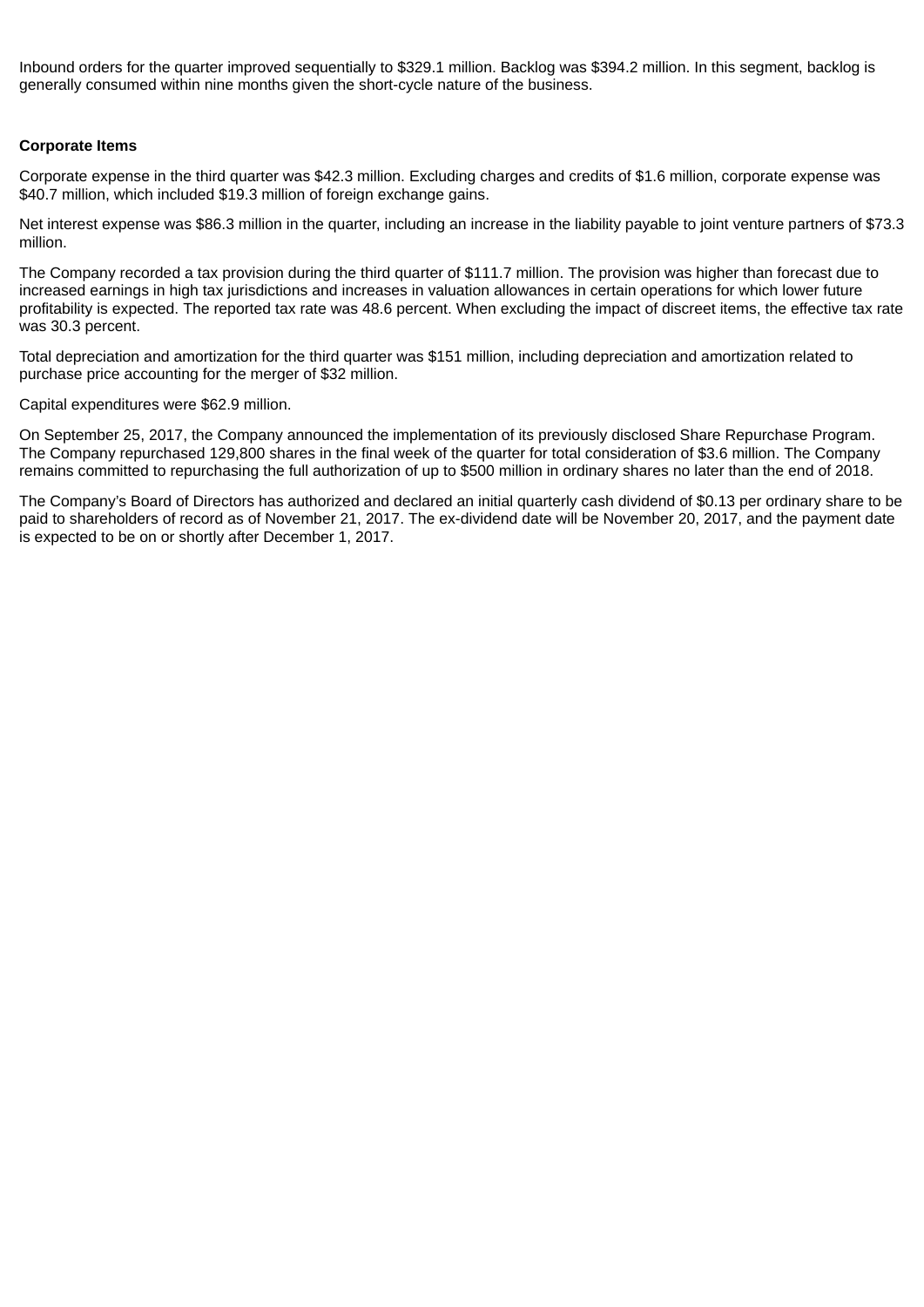#### **Guidance**

The Company's full-year guidance for 2017 is provided below. The following updates are reflected in the revised outlook:

- Onshore/Offshore revenue of at least \$7.7 billion, versus prior guidance of at least \$7.3 billion; EBITDA margin<sup>2</sup> of at least 9.5% (excluding charges and credits), versus prior guidance of at least 8%.
- Surface Technologies revenue of at least \$1.3 billion, versus prior guidance of at least \$1.4 billion; EBITDA margin<sup>2</sup> of at least 16.5% (excluding charges and credits), versus prior guidance of at least 13%.
- Other updates include net interest expense, tax rate, capital expenditures, and merger integration and restructuring costs.

| 2017 Guidance *Items updated October 25, 2017                                                                                                              |                                                                                                                                                           |                                                                                                                                                            |  |  |  |  |  |
|------------------------------------------------------------------------------------------------------------------------------------------------------------|-----------------------------------------------------------------------------------------------------------------------------------------------------------|------------------------------------------------------------------------------------------------------------------------------------------------------------|--|--|--|--|--|
| <b>Subsea</b>                                                                                                                                              | Onshore/Offshore*                                                                                                                                         | <b>Surface Technologies*</b>                                                                                                                               |  |  |  |  |  |
| lRevenue at least \$6.1 billion                                                                                                                            | Revenue at least \$7.7 billion                                                                                                                            | Revenue at least \$1.3 billion                                                                                                                             |  |  |  |  |  |
| EBITDA margin <sup>2</sup> at least $17\%$<br>(excluding amortization related<br>impact of purchase price<br>accounting, and other charges<br>and credits) | EBITDA margin <sup>2</sup> at least 9.5%*<br>(excluding amortization related<br>impact of purchase price<br>accounting, and other charges and<br>credits) | EBITDA margin <sup>2</sup> at least 16.5%*<br>(excluding amortization related<br>impact of purchase price<br>accounting, and other charges and<br>credits) |  |  |  |  |  |

#### **TechnipFMC**

**Corporate Expense** \$50-\$55 million per quarter (excluding the impact of foreign currency fluctuations)

**Net Interest Expense** approximately \$15 million in Q4\*

**Tax Rate** 30%-32% in Q4\*

**\_\_\_\_\_\_\_\_\_\_\_\_\_\_\_\_\_\_\_\_\_\_\_**

**Capital Expenditures** approximately \$250 million for the full year\*

**Merger Integration and Restructuring Costs** approximately \$75 million in Q4\*

**Cost Synergies** \$400 million annual savings (\$200 million exit run-rate 12/31/17, \$400 million exit run-rate 12/31/18)

 $^2$  Our guidance measure, adjusted EBITDA margin, is a non-GAAP measure. We are unable to provide a reconciliation to a comparable GAAP measure on a forward-looking basis without unreasonable effort because of the unpredictability of the individual components of the most directly comparable GAAP financial measure and the variability of items excluded from such measure. Such information may have a significant, and potentially unpredictable, impact on our future financial results.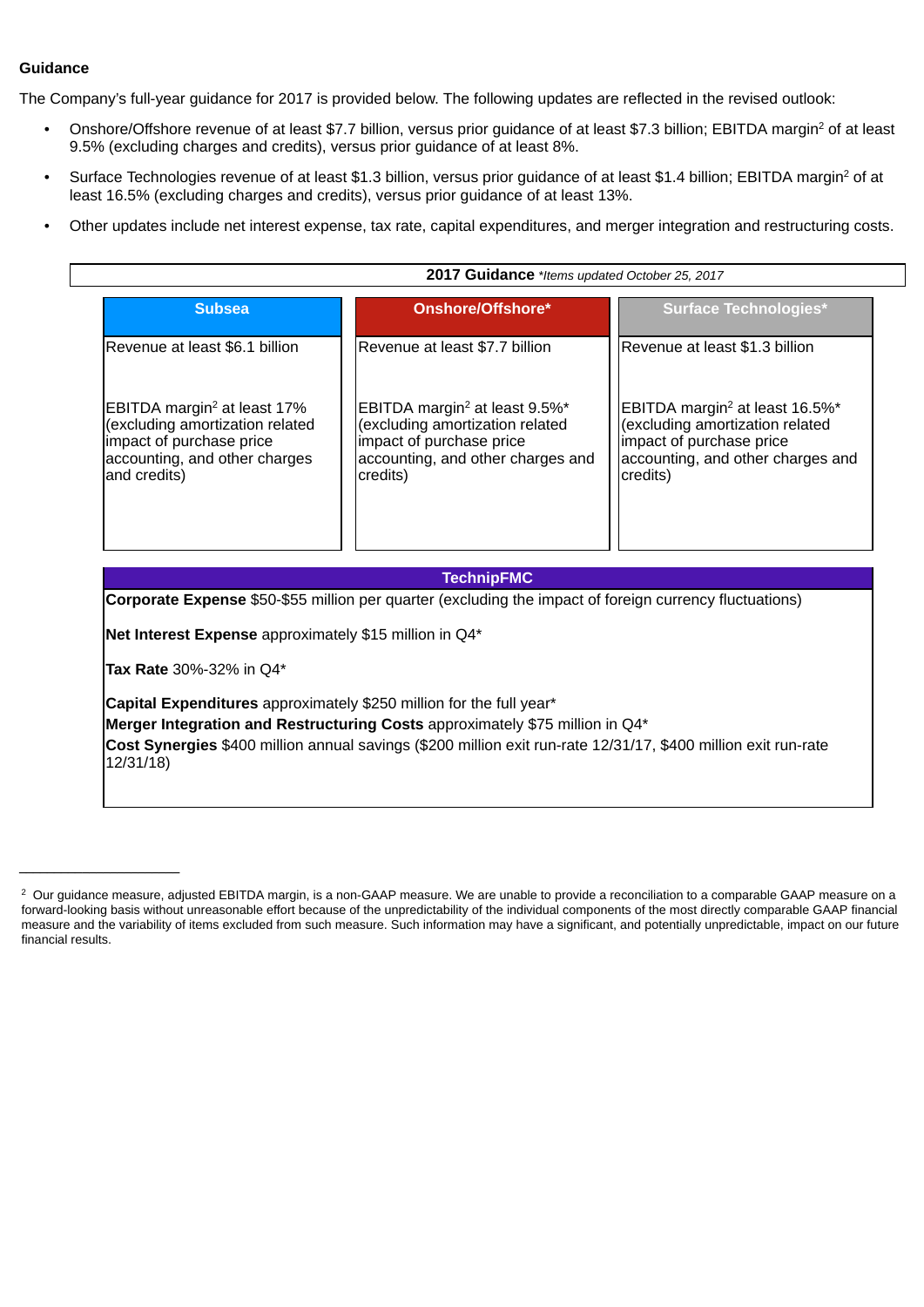The Company has initiated preliminary segment guidance for 2018. The Company will provide complete guidance in the fourth quarter earnings release.

#### **2018 Segment Guidance**

| <b>Subsea</b>                                                                                                                                           | <b>Onshore/Offshore</b>                                                                                                                                  | <b>Surface Technologies</b>                                                                                                                               |
|---------------------------------------------------------------------------------------------------------------------------------------------------------|----------------------------------------------------------------------------------------------------------------------------------------------------------|-----------------------------------------------------------------------------------------------------------------------------------------------------------|
| Revenue in a range of \$5.0-5.3<br>billion                                                                                                              | Revenue in a range of \$5.3-5.7 billion                                                                                                                  | Revenue in a range of \$1.5-1.6 billion                                                                                                                   |
| EBITDA margin <sup>2</sup> at least 14%<br>(excluding amortization related<br>impact of purchase price<br>accounting, and other charges and<br>credits) | EBITDA margin <sup>2</sup> at least $9.5\%$<br>(excluding amortization related impact<br>of purchase price accounting, and<br>other charges and credits) | EBITDA margin <sup>2</sup> at least $17.5\%$<br>(excluding amortization related impact<br>of purchase price accounting, and<br>other charges and credits) |

#### **Analyst Day**

The Company will host an Analyst Day on November 28, 2017 in Houston, Texas. The general presentation session will be held from 8:30 a.m. to 12 p.m. Houston time and will be available via webcast (link will be made available on November 27). This event will allow participants to discover more about how we are enhancing the performance of the world's energy industry.

#### **Teleconference**

The Company will host a teleconference on Thursday, October 26, 2017 to discuss the third quarter 2017 financial results and preliminary outlook for 2018. The call will begin at 1 p.m. London time (8 a.m. New York time). Dial-in information and an accompanying presentation can be found at www.technipfmc.com.

Webcast access will also be available on our website prior to the start of the call. An archived audio replay will be available after the event at the same website address. In the event of a disruption of service or technical difficulty during the call, information will be posted on our website.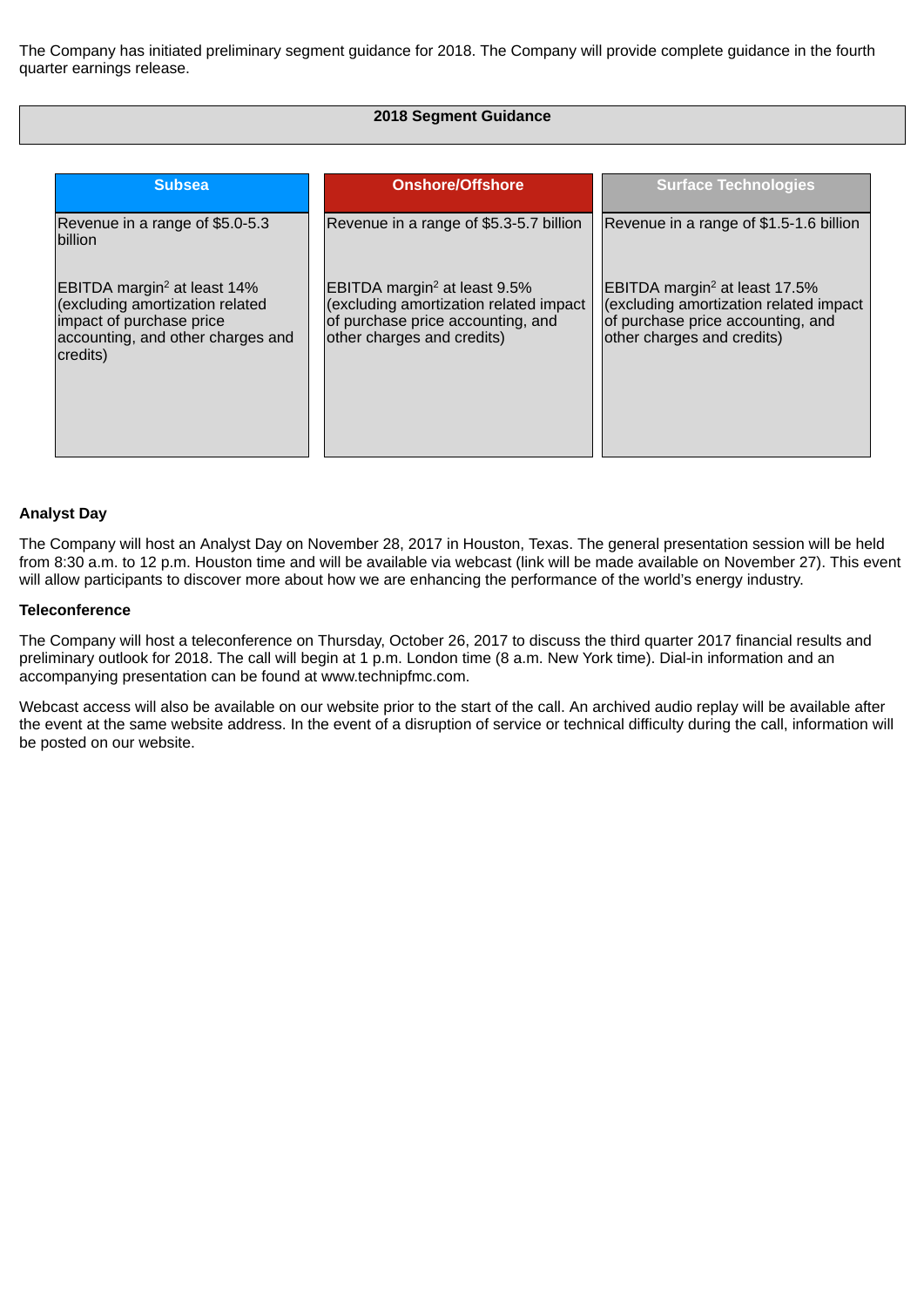#### *About TechnipFMC*

TechnipFMC is a global leader in subsea, onshore/offshore, and surface projects. With our proprietary technologies and *production systems, integrated expertise, and comprehensive solutions, we are transforming our clients' project economics.*

We are uniquely positioned to deliver greater efficiency across project lifecycles from concept to project delivery and beyond. Through innovative technologies and improved efficiencies, our offering unlocks new possibilities for our clients in developing their *oil and gas resources.*

Each of our more than 40,000 employees is driven by a steady commitment to clients and a culture of purposeful innovation, *challenging industry conventions, and rethinking how the best results are achieved.*

To learn more about us and how we are enhancing the performance of the world's energy industry, go to TechnipFMC.com and *follow us on Twitter @TechnipFMC.*

This communication contains "forward-looking statements" as defined in Section 27A of the United States Securities Act of 1933. as amended, and Section 21E of the United States Securities Exchange Act of 1934, as amended. Words such as "believe." "expect," "anticipate," "plan," "intend," "foresee," "should," "would," "could," "may," "estimate," "outlook" and similar expressions are intended to identify forward-looking statements, which are generally not historical in nature. Such forward-looking statements involve significant risks, uncertainties and assumptions that could cause actual results to differ materially from our historical *experience and our present expectations or projections, including the following known material factors:*

- *unanticipated changes relating to competitive factors in our industry;*
- demand for our products and services, which is affected by changes in the price of, and demand for, crude oil and natural gas in *domestic and international markets;*
- our ability to develop and implement new technologies and services, as well as our ability to protect and maintain critical intellectual *property assets;*
- *• potential liabilities arising out of the installation or use of our products;*
- cost overruns related to our fixed price contracts or asset construction projects that may affect revenue;
- disruptions in the timely delivery of our backlog and its effect on our future sales, profitability, and our relationships with our customers;
- risks related to reliance on subcontractors, suppliers and joint venture partners in the performance of our contracts:
- *• ability to hire and retain key personnel;*
- *• piracy risks for our maritime employees and assets;*
- *• the cumulative loss of major contracts or alliances;*
- U.S. and international laws and regulations, including environmental regulations, that may increase our costs, limit the demand for our *products and services or restrict our operations;*
- disruptions in the political, requlatory, economic and social conditions of the countries in which we conduct business:
- risks associated with The Depository Trust Company and Euroclear for clearance services for shares traded on the NYSE and *Euronext Paris, respectively;*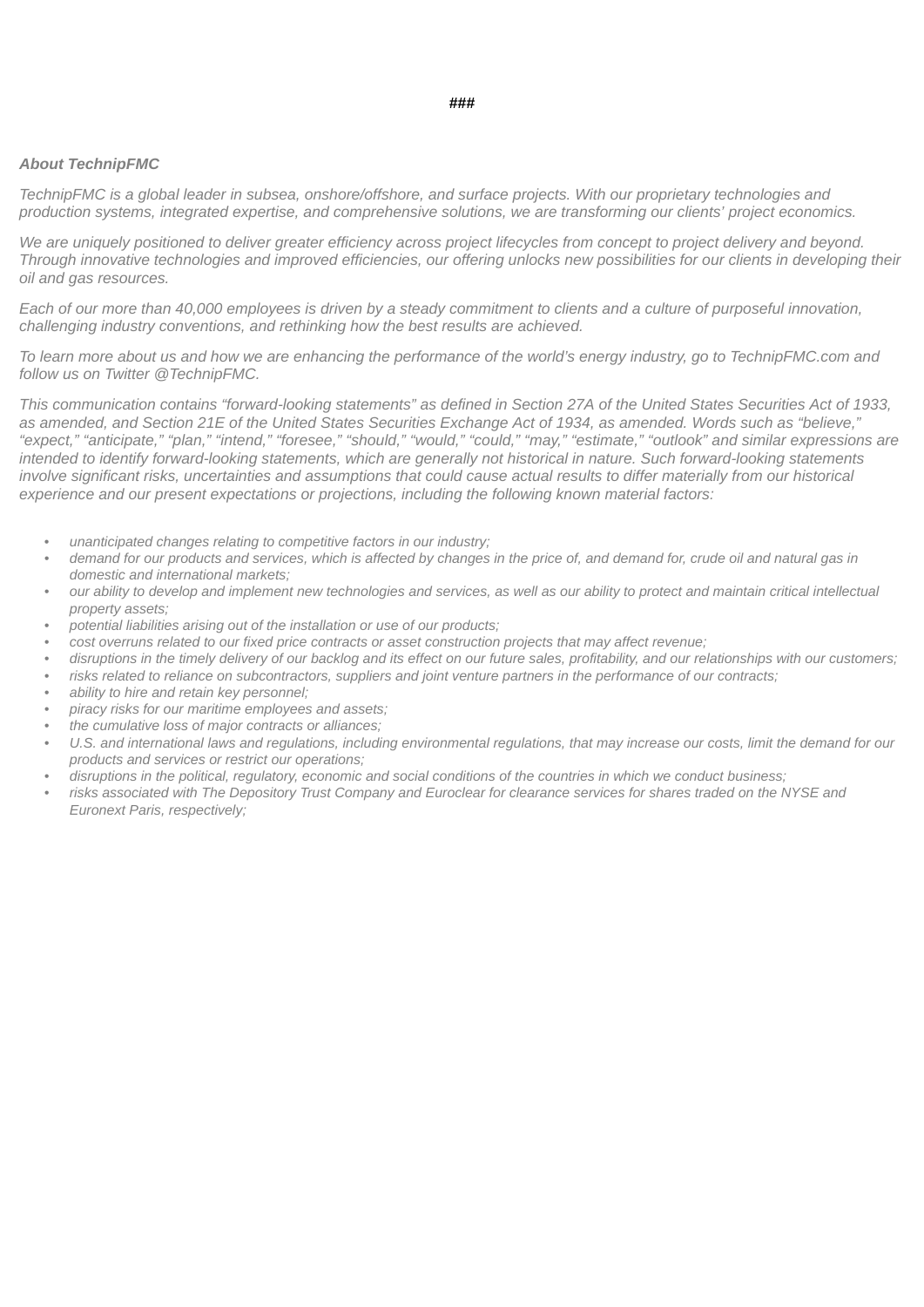- *results of the United Kingdom's referendum on withdrawal from the European Union;*
- risks associated with being an English public limited company, including the need for court approval of "distributable profits" and *stockholder approval of certain capital structure decisions;*
- *• ability to pay dividends or repurchase shares in accordance with our announced capital allocation plan;*
- *• compliance with covenants under our debt instruments and conditions in the credit markets;*
- downgrade in the ratings of our debt could restrict our ability to access the debt capital markets;
- *• the outcome of uninsured claims and litigation against us;*
- *• the risks of currency exchange rate fluctuations associated with our international operations;*
- risks that the legacy businesses of FMC Technologies, Inc. and Technip S.A. will not be integrated successfully or that the combined company will not realize estimated cost savings, value of certain tax assets, synergies and growth or that such benefits may take *longer to realize than expected;*
- *• unanticipated merger-related costs;*
- *• failure of our information technology infrastructure or any significant breach of security;*
- risks associated with tax liabilities, or changes in U.S. federal or international tax laws or interpretations to which they are subject; and
- such other risk factors set forth in our filings with the United States Securities and Exchange Commission and in our filings with the *Autorité des marchés financiers or the U.K. Financial Conduct Authority.*

We caution you not to place undue reliance on any forward-looking statements, which speak only as of the date hereof. We undertake no obligation to publicly update or revise any of our forward-looking statements after the date they are made, whether *as a result of new information, future events or otherwise, except to the extent required by law.*

#### **Contacts**

| <b>Investor relations</b>                                                                                       | <b>Media relations</b>                                                                                                   |
|-----------------------------------------------------------------------------------------------------------------|--------------------------------------------------------------------------------------------------------------------------|
| <b>Matt Seinsheimer</b><br>Vice President Investor Relations<br>Tel: +1 281 260 3665<br>Email: Matt Seinsheimer | Christophe Belorgeot<br>Vice President Corporate Communications<br>Tel: +33 1 47 78 39 92<br>Email: Christophe Belorgeot |
| James Davis<br>Senior Manager Investor Relations<br>Tel: +1 281 260 3665                                        | Delphine Nayral<br><b>Manager Public Relations</b><br>Tel: +33 1 47 78 34 83                                             |
| Email: <b>James Davis</b>                                                                                       | Email: Delphine Nayral<br>Lisa Adams                                                                                     |
|                                                                                                                 | Senior Manager Digital Communications<br>Tel: +1 281 405 4659<br>Email: Lisa Adams                                       |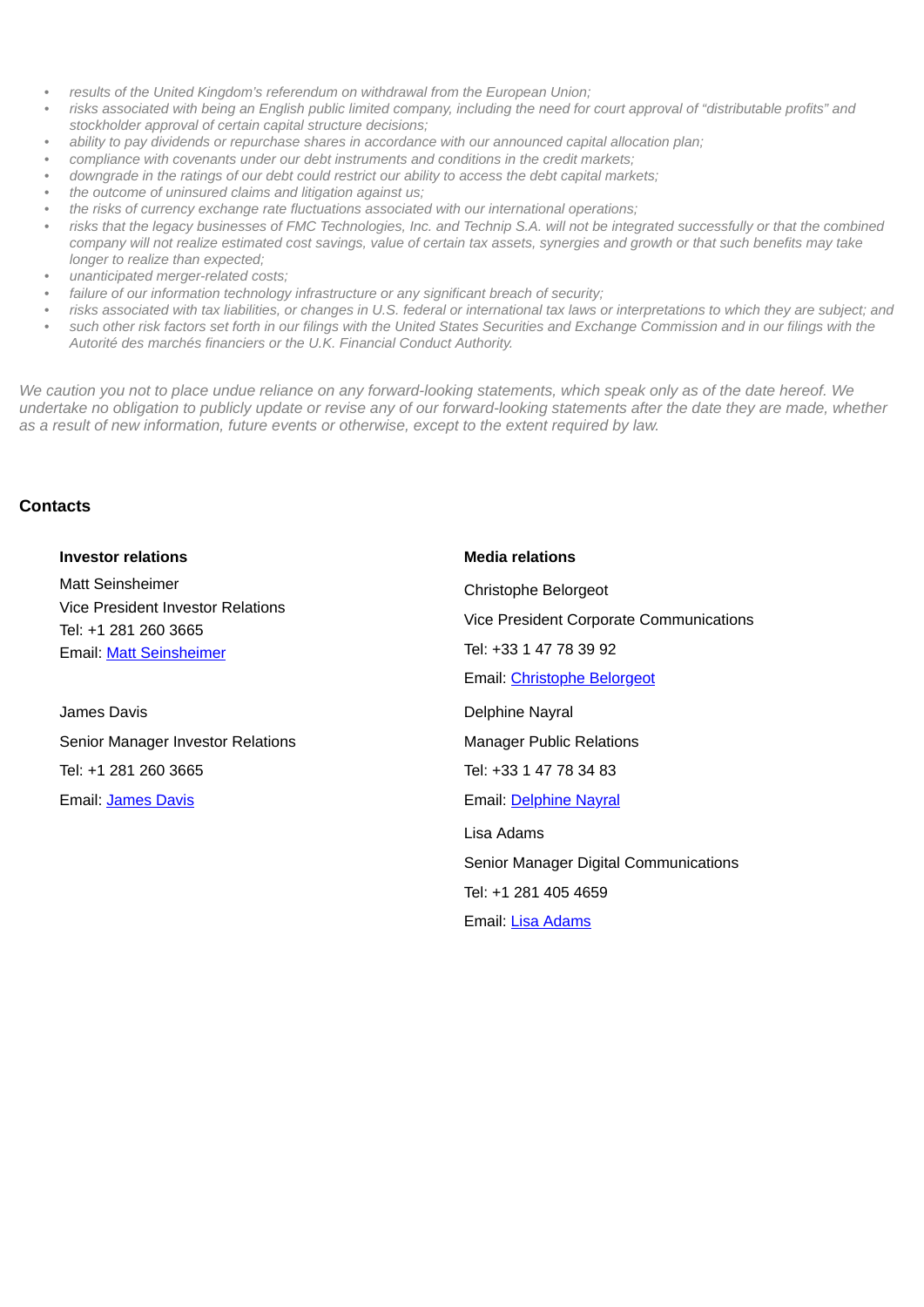#### **TECHNIPFMC plc AND CONSOLIDATED SUBSIDIARIES GAAP FINANCIAL STATEMENTS**

The U.S. GAAP financial statements for TechnipFMC plc and consolidated subsidiaries are provided on the following pages. The financial results reflect the following information:

- On January 16, 2017, TechnipFMC was created by the business combination of Technip S.A. (Technip) and FMC Technologies, Inc. (FMC Technologies).
- In December of 2016, Technip increased its ownership in the Yamal LNG joint venture and became the controlling shareholder. Under US GAAP, this resulted in full consolidation of the joint venture on the date of the transaction.

Therefore, the results for the three and nine months ended September 30, 2017:

- 1. Include Technip for the full period;
- 2. Include the results of FMC Technologies for the period January 17 to September 30, 2017; revenue of \$112.9 million during the period from January 1 to January 16, 2017 were excluded, of which approximately 70 percent came from the Subsea segment; and
- 3. Fully consolidate the Yamal LNG joint venture for the full period, within the Onshore/Offshore segment.

The results for the three and nine months ended September 30, 2016 only include the results of Technip, inclusive of the equity in affiliate income from the Yamal LNG joint venture.

When referencing these financial statements, adjusted EBITDA is also used to describe EBITDA excluding amortization related to the impact of purchase price accounting and other charges and credits.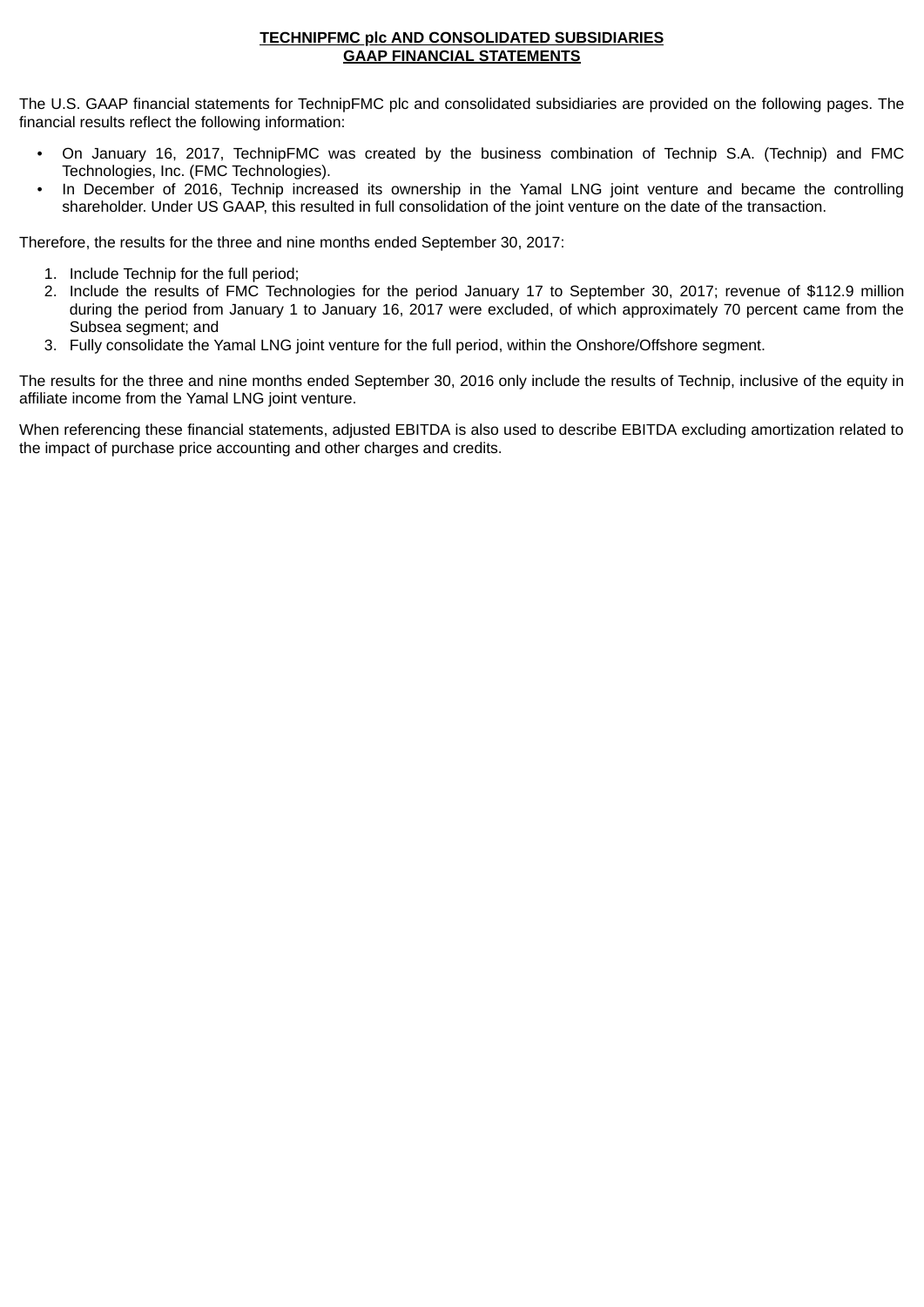#### **TECHNIPFMC PLC AND CONSOLIDATED SUBSIDIARIES CONDENSED CONSOLIDATED STATEMENTS OF INCOME (In millions except per share amounts)**

|                                                     | (Unaudited)               |              |         |              |                          |              |         |  |
|-----------------------------------------------------|---------------------------|--------------|---------|--------------|--------------------------|--------------|---------|--|
|                                                     | <b>Three Months Ended</b> |              |         |              | <b>Nine Months Ended</b> |              |         |  |
|                                                     | September 30              |              |         |              | September 30             |              |         |  |
|                                                     | 2017                      |              | 2016    |              | 2017                     |              | 2016    |  |
| Revenue                                             | \$<br>4,140.9             | $\mathbb{S}$ | 2,375.7 | $\mathbb{S}$ | 11,373.9                 | $\mathbb{S}$ | 7,151.9 |  |
| Costs and expenses                                  | 3,872.3                   |              | 2,120.2 |              | 10,704.6                 |              | 6,505.9 |  |
|                                                     | 268.6                     |              | 255.5   |              | 669.3                    |              | 646.0   |  |
| Other income (expense), net                         | 47.3                      |              | 149.1   |              | 82.6                     |              | 55.3    |  |
| Income before net interest expense and income taxes | 315.9                     |              | 404.6   |              | 751.9                    |              | 701.3   |  |
| Net interest expense                                | (86.3)                    |              | (0.4)   |              | (240.5)                  |              | (21.4)  |  |
| Income before income taxes                          | 229.6                     |              | 404.2   |              | 511.4                    |              | 679.9   |  |
| Provision for income taxes                          | 111.7                     |              | 102.5   |              | 249.7                    |              | 153.8   |  |
| Net income                                          | 117.9                     |              | 301.7   |              | 261.7                    |              | 526.1   |  |
| Net loss attributable to noncontrolling interests   | 3.1                       |              | 0.7     |              | 5.5                      |              | 1.0     |  |
| Net income attributable to TechnipFMC plc           | \$<br>121.0               | \$           | 302.4   | \$           | 267.2                    | \$           | 527.1   |  |
|                                                     |                           |              |         |              |                          |              |         |  |
| Earnings per share attributable to TechnipFMC plc:  |                           |              |         |              |                          |              |         |  |
| <b>Basic</b>                                        | \$<br>0.26                | \$           | 2.50    | \$           | 0.57                     | \$           | 4.41    |  |
| <b>Diluted</b>                                      | \$<br>0.26                | \$           | 2.39    | \$           | 0.57                     | $\mathbb{S}$ | 4.22    |  |
|                                                     |                           |              |         |              |                          |              |         |  |
| Weighted average shares outstanding:                |                           |              |         |              |                          |              |         |  |
| <b>Basic</b>                                        | 467.2                     |              | 121.0   |              | 466.8                    |              | 119.6   |  |
| <b>Diluted</b>                                      | 469.7                     |              | 126.9   |              | 468.3                    |              | 125.3   |  |
|                                                     |                           |              |         |              |                          |              |         |  |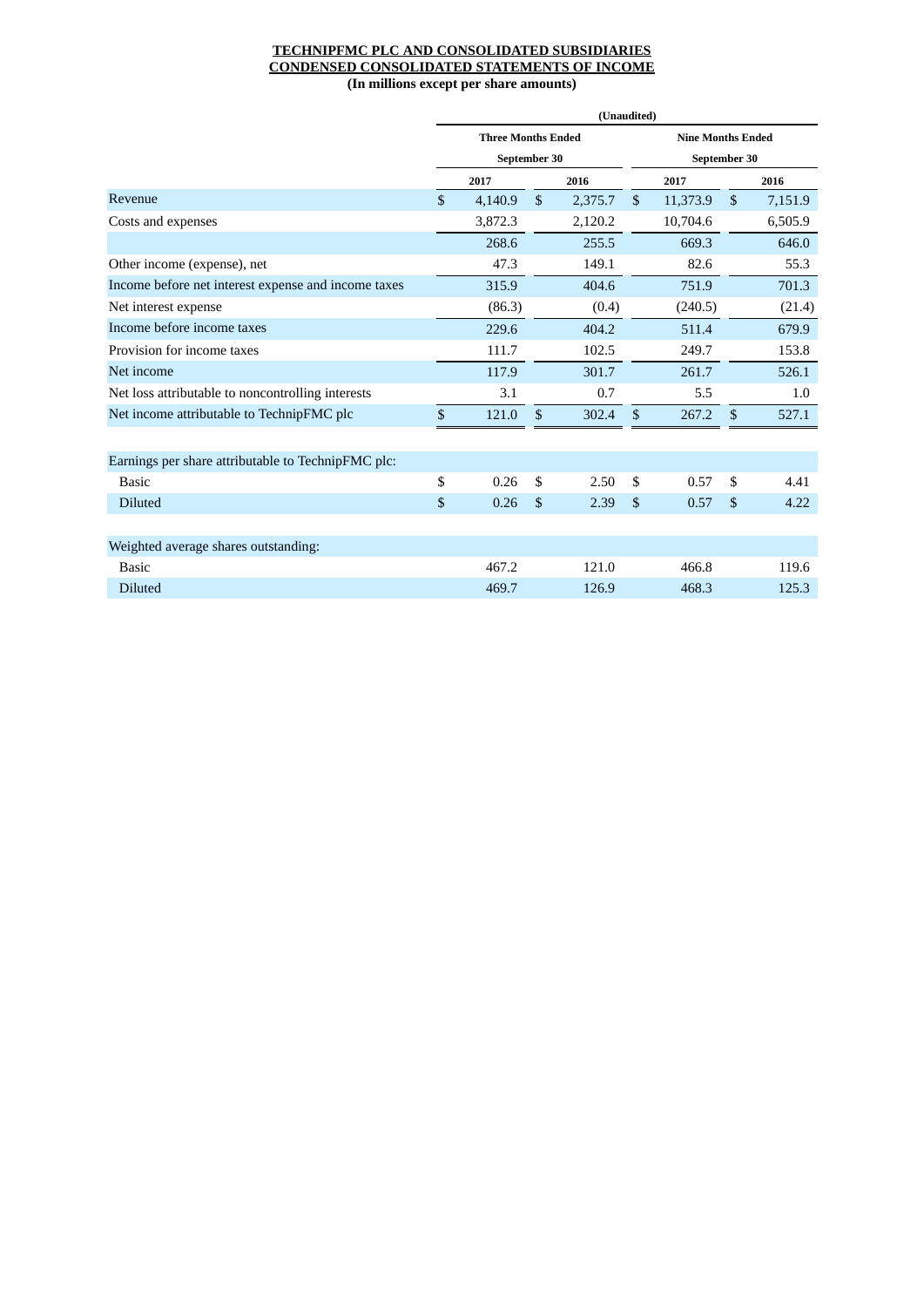#### **TECHNIPFMC PLC AND CONSOLIDATED SUBSIDIARIES BUSINESS SEGMENT DATA (In millions)**

|                                               | (Unaudited)               |         |    |         |                                          |          |                |         |
|-----------------------------------------------|---------------------------|---------|----|---------|------------------------------------------|----------|----------------|---------|
|                                               | <b>Three Months Ended</b> |         |    |         | <b>Nine Months Ended</b><br>September 30 |          |                |         |
|                                               | September 30              |         |    |         |                                          |          |                |         |
|                                               |                           | 2017    |    | 2016    |                                          | 2017     |                | 2016    |
| <b>Revenue</b>                                |                           |         |    |         |                                          |          |                |         |
|                                               |                           |         |    |         |                                          |          |                |         |
| Subsea                                        | $\boldsymbol{\mathsf{S}}$ | 1,478.2 | \$ | 1,560.3 | \$                                       | 4,585.2  | $\mathfrak{S}$ | 4,624.7 |
| Onshore/Offshore                              |                           | 2,308.1 |    | 815.4   |                                          | 5,885.0  |                | 2,527.2 |
| <b>Surface Technologies</b>                   |                           | 353.9   |    |         |                                          | 902.3    |                |         |
| Other revenue and intercompany eliminations   |                           | 0.7     |    |         |                                          | 1.4      |                |         |
|                                               | \$                        | 4,140.9 | \$ | 2,375.7 | $\boldsymbol{\mathsf{S}}$                | 11,373.9 | \$             | 7,151.9 |
|                                               |                           |         |    |         |                                          |          |                |         |
| <b>Income before income taxes</b>             |                           |         |    |         |                                          |          |                |         |
|                                               |                           |         |    |         |                                          |          |                |         |
| Segment operating profit (loss)               |                           |         |    |         |                                          |          |                |         |
| Subsea                                        | \$                        | 102.8   | \$ | 282.0   | \$                                       | 393.1    | \$             | 669.9   |
| Onshore/Offshore                              |                           | 206.4   |    | 70.9    |                                          | 553.7    |                | 139.8   |
| Surface Technologies                          |                           | 49.0    |    |         |                                          | 29.4     |                |         |
| Total segment operating profit                |                           | 358.2   |    | 352.9   |                                          | 976.2    |                | 809.7   |
|                                               |                           |         |    |         |                                          |          |                |         |
| Corporate items                               |                           |         |    |         |                                          |          |                |         |
| Corporate expense, net (1)                    |                           | (42.3)  |    | 51.7    |                                          | (224.3)  |                | (108.4) |
| Interest expense                              |                           | (86.3)  |    | (0.4)   |                                          | (240.5)  |                | (21.4)  |
| Total corporate items                         |                           | (128.6) |    | 51.3    |                                          | (464.8)  |                | (129.8) |
|                                               |                           |         |    |         |                                          |          |                |         |
| Net income before income taxes <sup>(2)</sup> | \$                        | 229.6   | \$ | 404.2   | \$                                       | 511.4    | \$             | 679.9   |

 $<sup>(1)</sup>$  Corporate expense, net primarily includes corporate staff expenses, stock-based compensation expenses, other employee benefits, certain</sup> foreign exchange gains and losses, and merger-related transaction expenses.

(2) Includes amounts attributable to noncontrolling interests.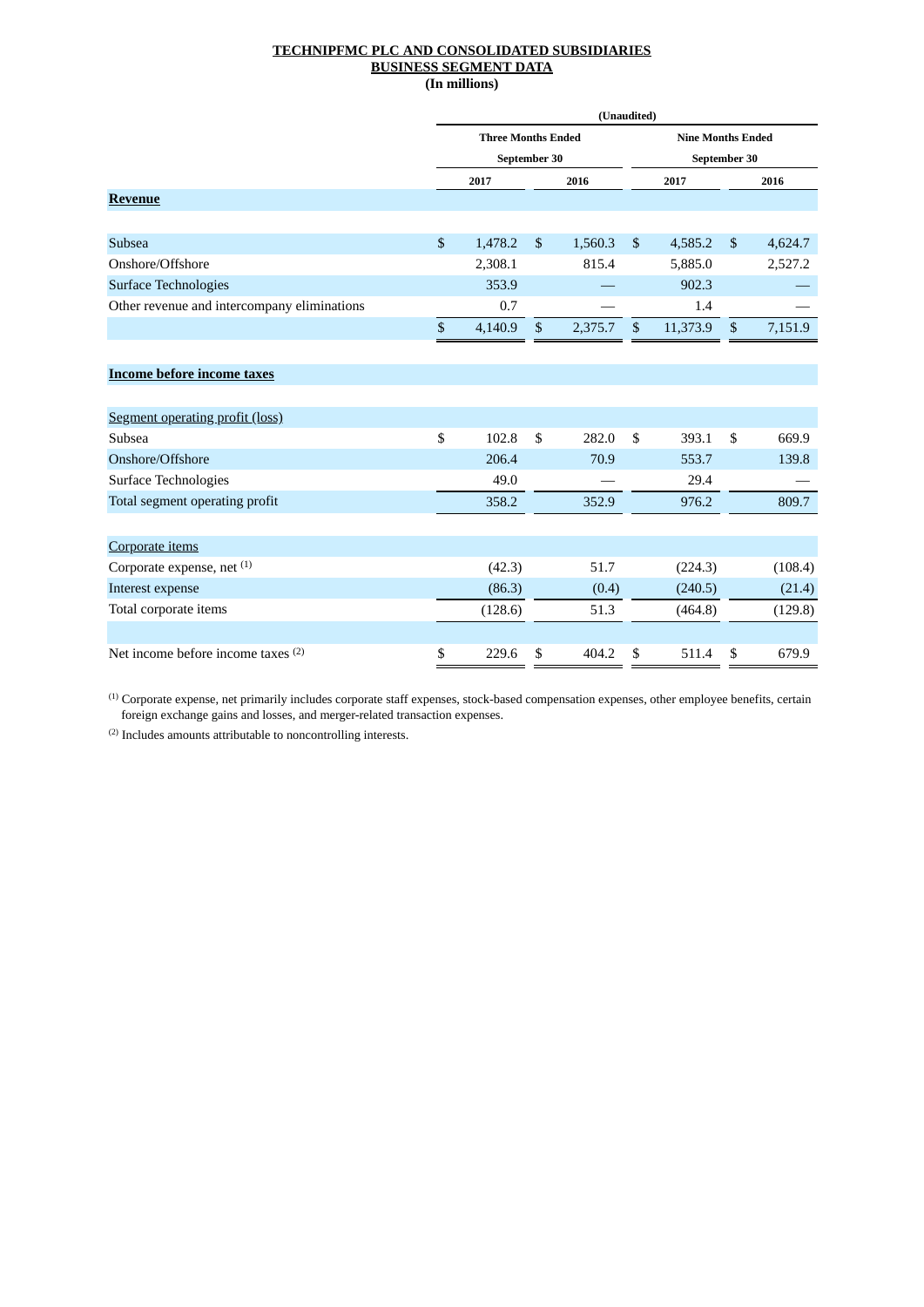#### **TECHNIPFMC PLC AND CONSOLIDATED SUBSIDIARIES BUSINESS SEGMENT DATA (Unaudited and in millions)**

|                               | <b>Three Months Ended</b> |      |         |              | <b>Nine Months Ended</b> |      |         |  |  |
|-------------------------------|---------------------------|------|---------|--------------|--------------------------|------|---------|--|--|
|                               | September 30              |      |         | September 30 |                          |      |         |  |  |
|                               | 2017                      |      | 2016    |              | 2017                     |      | 2016    |  |  |
| Inbound Orders <sup>(1)</sup> |                           |      |         |              |                          |      |         |  |  |
|                               |                           |      |         |              |                          |      |         |  |  |
| <b>Subsea</b>                 | \$<br>979.8               | -\$  | 550.8   | -S           | 3,418.8                  | - \$ | 1,881.3 |  |  |
| Onshore/Offshore              | 1,153.0                   |      | 1,155.6 |              | 2,938.7                  |      | 2,497.6 |  |  |
| Surface Technologies          | 329.1                     |      |         |              | 846.9                    |      |         |  |  |
| Total inbound orders          | \$<br>2,461.9             | - \$ | 1,706.4 | -\$          | 7,204.4                  | -\$  | 4,378.9 |  |  |
|                               |                           |      |         |              |                          |      |         |  |  |

|                              | September 30   |      |          |
|------------------------------|----------------|------|----------|
|                              | 2017           |      | 2016     |
| Order Backlog <sup>(2)</sup> |                |      |          |
| Subsea                       | \$<br>5,948.9  | - \$ | 5,662.9  |
| Onshore/Offshore             | 7,559.3        |      | 8,035.9  |
| <b>Surface Technologies</b>  | 394.2          |      |          |
| Total order backlog          | \$<br>13,902.4 | S    | 13,698.8 |

(1) Inbound orders represent the estimated sales value of confirmed customer orders received during the reporting period.

 $(2)$  Order backlog is calculated as the estimated sales value of unfilled, confirmed customer orders at the reporting date.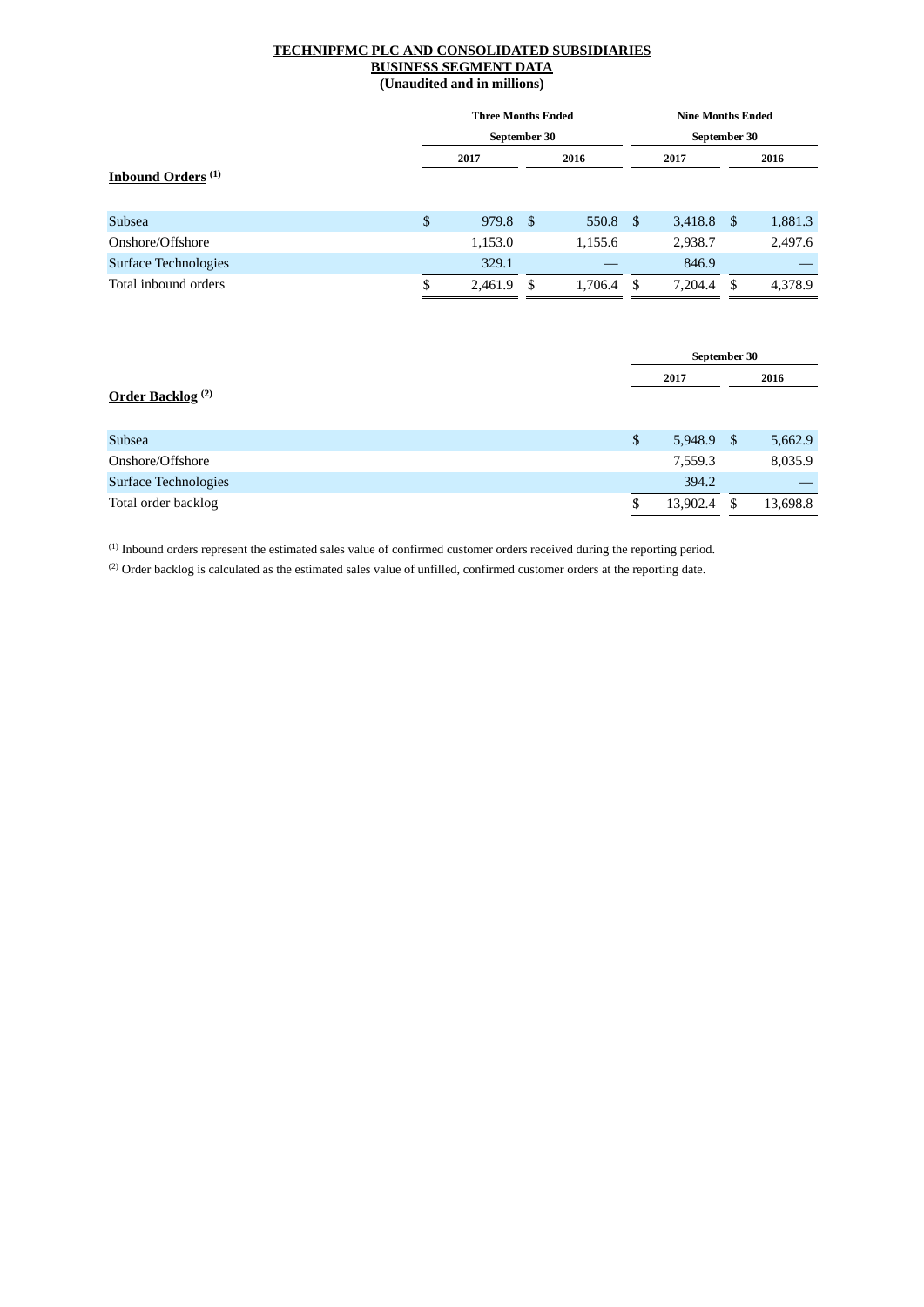#### **TECHNIPFMC PLC AND CONSOLIDATED SUBSIDIARIES CONDENSED CONSOLIDATED BALANCE SHEETS (In millions)**

|                                                       |              | (Unaudited)           |                           |                      |  |  |  |  |
|-------------------------------------------------------|--------------|-----------------------|---------------------------|----------------------|--|--|--|--|
|                                                       |              | September 30,<br>2017 |                           | December 31,<br>2016 |  |  |  |  |
| Cash and cash equivalents                             | $\mathbb{S}$ | 6,896.1               | $\boldsymbol{\mathsf{S}}$ | 6,269.3              |  |  |  |  |
| Trade receivables, net                                |              | 2,724.3               |                           | 2,024.5              |  |  |  |  |
| Costs in excess of billings                           |              | 1,317.9               |                           | 485.8                |  |  |  |  |
| Inventories, net                                      |              | 930.7                 |                           | 334.7                |  |  |  |  |
| Other current assets                                  |              | 2,266.0               |                           | 1,822.9              |  |  |  |  |
| Total current assets                                  |              | 14,135.0              |                           | 10,937.2             |  |  |  |  |
|                                                       |              |                       |                           |                      |  |  |  |  |
| Property, plant and equipment, net                    |              | 3,950.0               |                           | 2,620.1              |  |  |  |  |
| Goodwill                                              |              | 8,896.0               |                           | 3,718.3              |  |  |  |  |
| Intangible assets, net                                |              | 1,391.8               |                           | 173.7                |  |  |  |  |
| Other assets                                          |              | 1,255.4               |                           | 1,240.4              |  |  |  |  |
| <b>Total assets</b>                                   | \$           | 29,628.2              | \$                        | 18,689.7             |  |  |  |  |
|                                                       |              |                       |                           |                      |  |  |  |  |
| Short-term debt and current portion of long-term debt | \$           | 473.2                 | \$                        | 683.6                |  |  |  |  |
| Accounts payable, trade                               |              | 4,647.7               |                           | 3,837.7              |  |  |  |  |
| Advance payments                                      |              | 137.9                 |                           | 411.1                |  |  |  |  |
| Billings in excess of costs                           |              | 3,026.4               |                           | 3,323.0              |  |  |  |  |
| Other current liabilities                             |              | 3,296.2               |                           | 2,633.5              |  |  |  |  |
| <b>Total current liabilities</b>                      |              | 11,581.4              |                           | 10,888.9             |  |  |  |  |
|                                                       |              |                       |                           |                      |  |  |  |  |
| Long-term debt, less current portion                  |              | 3,167.4               |                           | 1,869.3              |  |  |  |  |
| Other liabilities                                     |              | 1,154.5               |                           | 819.6                |  |  |  |  |
| TechnipFMC plc stockholders' equity                   |              | 13,729.4              |                           | 5,123.6              |  |  |  |  |
| Noncontrolling interests                              |              | (4.5)                 |                           | (11.7)               |  |  |  |  |
| Total liabilities and equity                          | \$           | 29,628.2              | \$                        | 18,689.7             |  |  |  |  |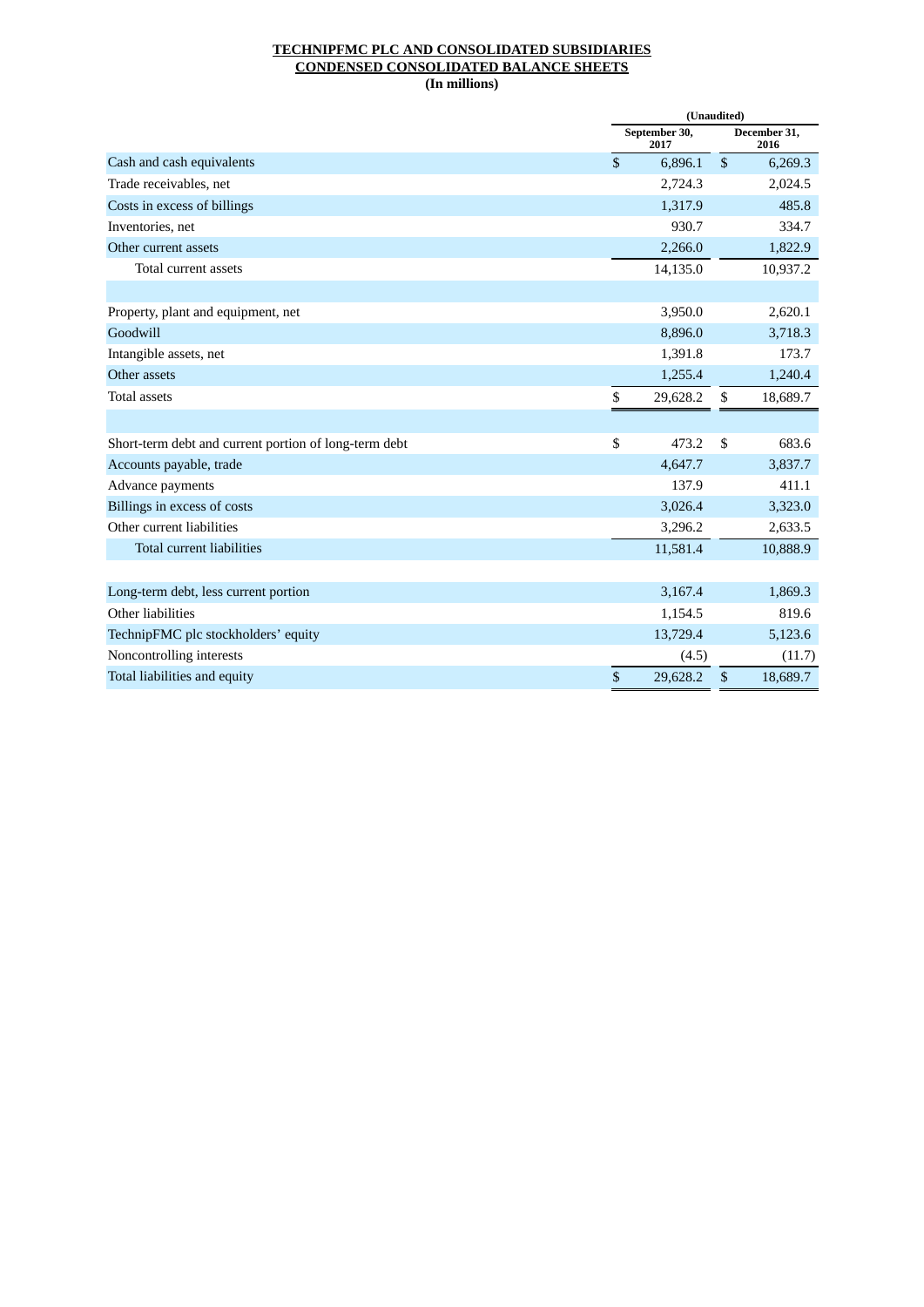#### **TECHNIPFMC PLC AND CONSOLIDATED SUBSIDIARIES CONDENSED CONSOLIDATED STATEMENTS OF CASH FLOWS (In millions)**

|                                                                          | (Unaudited) |                          |    |         |  |  |  |  |  |  |
|--------------------------------------------------------------------------|-------------|--------------------------|----|---------|--|--|--|--|--|--|
|                                                                          |             | <b>Nine Months Ended</b> |    |         |  |  |  |  |  |  |
|                                                                          |             | September 30             |    |         |  |  |  |  |  |  |
|                                                                          |             | 2017                     |    | 2016    |  |  |  |  |  |  |
| Cash provided (required) by operating activities:                        |             |                          |    |         |  |  |  |  |  |  |
| Net income                                                               | \$          | 261.7                    | \$ | 526.1   |  |  |  |  |  |  |
| Depreciation and amortization                                            |             | 461.7                    |    | 223.6   |  |  |  |  |  |  |
| Trade accounts receivable, net and costs in excess of billings           |             | 225.8                    |    | (727.8) |  |  |  |  |  |  |
| Inventories, net                                                         |             | 198.0                    |    | 68.4    |  |  |  |  |  |  |
| Accounts payable, trade                                                  |             | 150.2                    |    | 131.2   |  |  |  |  |  |  |
| Advance payments and billings in excess of costs                         |             | (1, 195.3)               |    | (72.5)  |  |  |  |  |  |  |
| Other                                                                    |             | 176.9                    |    | 119.4   |  |  |  |  |  |  |
| Net cash provided by operating activities                                |             | 279.0                    |    | 268.4   |  |  |  |  |  |  |
|                                                                          |             |                          |    |         |  |  |  |  |  |  |
| Cash provided (required) by investing activities:                        |             |                          |    |         |  |  |  |  |  |  |
| Capital expenditures                                                     |             | (170.4)                  |    | (107.6) |  |  |  |  |  |  |
| Cash acquired in merger of Technip and FMC Technologies                  |             | 1,479.2                  |    |         |  |  |  |  |  |  |
| Other                                                                    |             | 25.6                     |    | (79.7)  |  |  |  |  |  |  |
| Net cash provided (required) by investing activities                     |             | 1,334.4                  |    | (187.3) |  |  |  |  |  |  |
| Cash provided (required) by financing activities:                        |             |                          |    |         |  |  |  |  |  |  |
| Net increase (decrease) in debt                                          |             | (931.3)                  |    | (320.1) |  |  |  |  |  |  |
| Dividends paid                                                           |             |                          |    | (112.4) |  |  |  |  |  |  |
| Other                                                                    |             | (124.8)                  |    | (151.0) |  |  |  |  |  |  |
| Net cash required by financing activities                                |             | (1,056.1)                |    | (583.5) |  |  |  |  |  |  |
|                                                                          |             |                          |    |         |  |  |  |  |  |  |
| Effect of changes in foreign exchange rates on cash and cash equivalents |             | 69.5                     |    | 121.8   |  |  |  |  |  |  |
| Increase (decrease) in cash and cash equivalents                         |             | 626.8                    |    | (380.6) |  |  |  |  |  |  |
| Cash and cash equivalents, beginning of period                           |             | 6,269.3                  |    | 3,178.0 |  |  |  |  |  |  |
| Cash and cash equivalents, end of period                                 | \$          | 6,896.1                  | \$ | 2,797.4 |  |  |  |  |  |  |
|                                                                          |             |                          |    |         |  |  |  |  |  |  |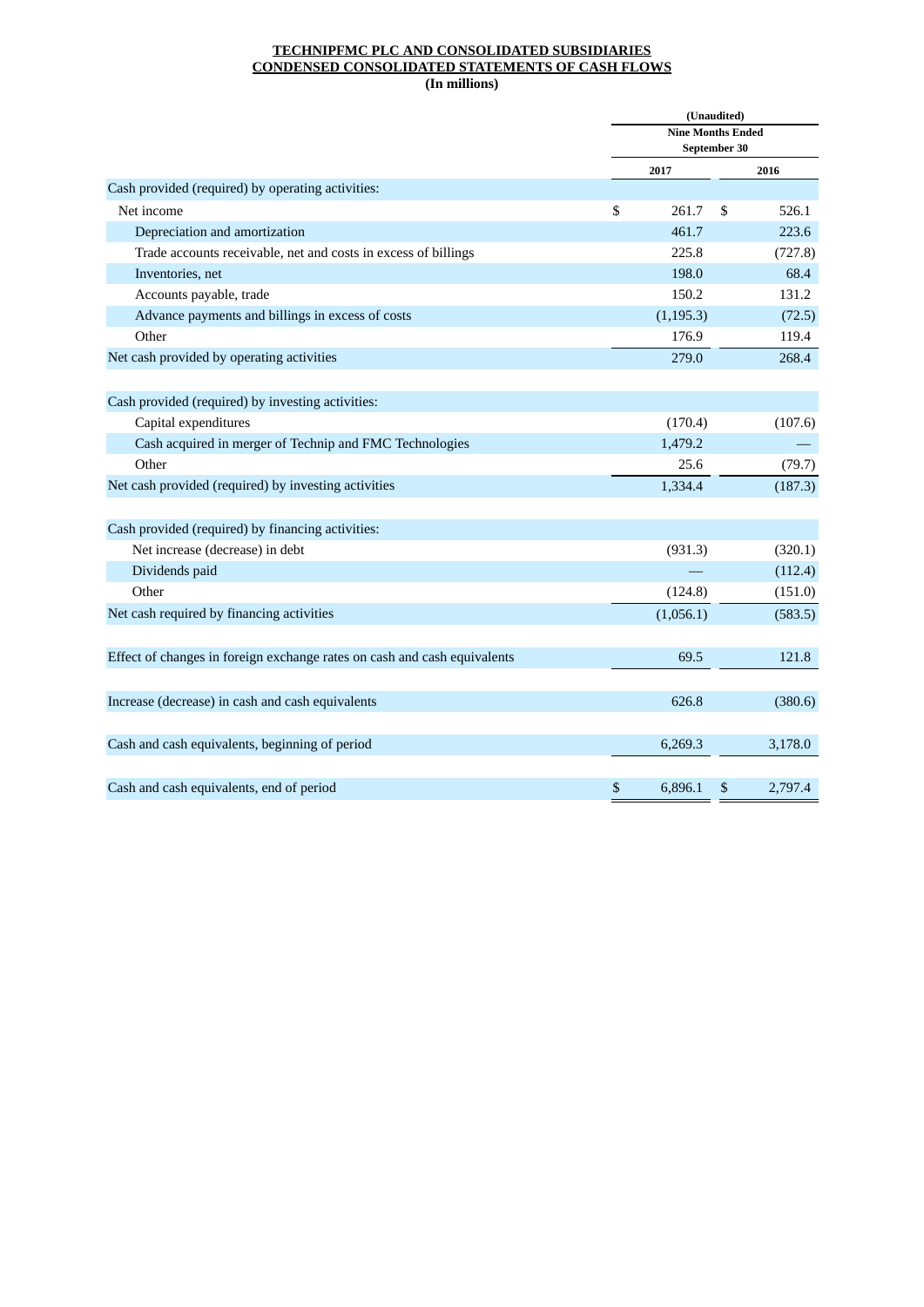#### **TECHNIPFMC plc AND CONSOLIDATED SUBSIDIARIES NON-GAAP FINANCIAL MEASURES**

The Reconciliation of U.S. GAAP to non-GAAP financial measures for TechnipFMC plc and consolidated subsidiaries are provided on the following page. The financial results reflect the following information:

- On January 16, 2017, TechnipFMC was created by the business combination of Technip S.A. (Technip) and FMC Technologies, Inc. (FMC Technologies).
- In December of 2016, Technip increased its ownership in the Yamal LNG joint venture and became the controlling shareholder. Under US GAAP, this would have resulted in full consolidation of the joint venture on the date of the transaction.

The Non-GAAP results for the three and nine months ended September 30, 2017:

- 1. Include the results of Technip for the full period;
- 2. Include the results of FMC Technologies for the period January 17 to September 30, 2017; revenue of \$112.9 million during the period from January 1 to January 16, 2017 were excluded, of which approximately 70 percent from Subsea and the remainder from Surface Technologies; and
- 3. Fully consolidate the Yamal LNG joint venture for the full period, within the Onshore/Offshore segment.

The Non-GAAP pro forma results for the three and nine months ended September 30, 2016:

- 1. Include the results of both Technip and FMC Technologies for the full period;
- 2. Combine FMC Technologies' former Surface Technologies and Energy Infrastructure segments to form the pro forma Surface Technologies segment;
- 3. Purchase price accounting adjustments applied on an equal basis to results for the three and nine months ended September 30, 2017 to provide comparability; and
- 4. Fully consolidate the Yamal LNG joint venture for the full period, within the Onshore/Offshore segment.

When referencing these financial statements, adjusted EBITDA is also used to describe EBITDA excluding amortization related to the impact of purchase price accounting and other charges and credits.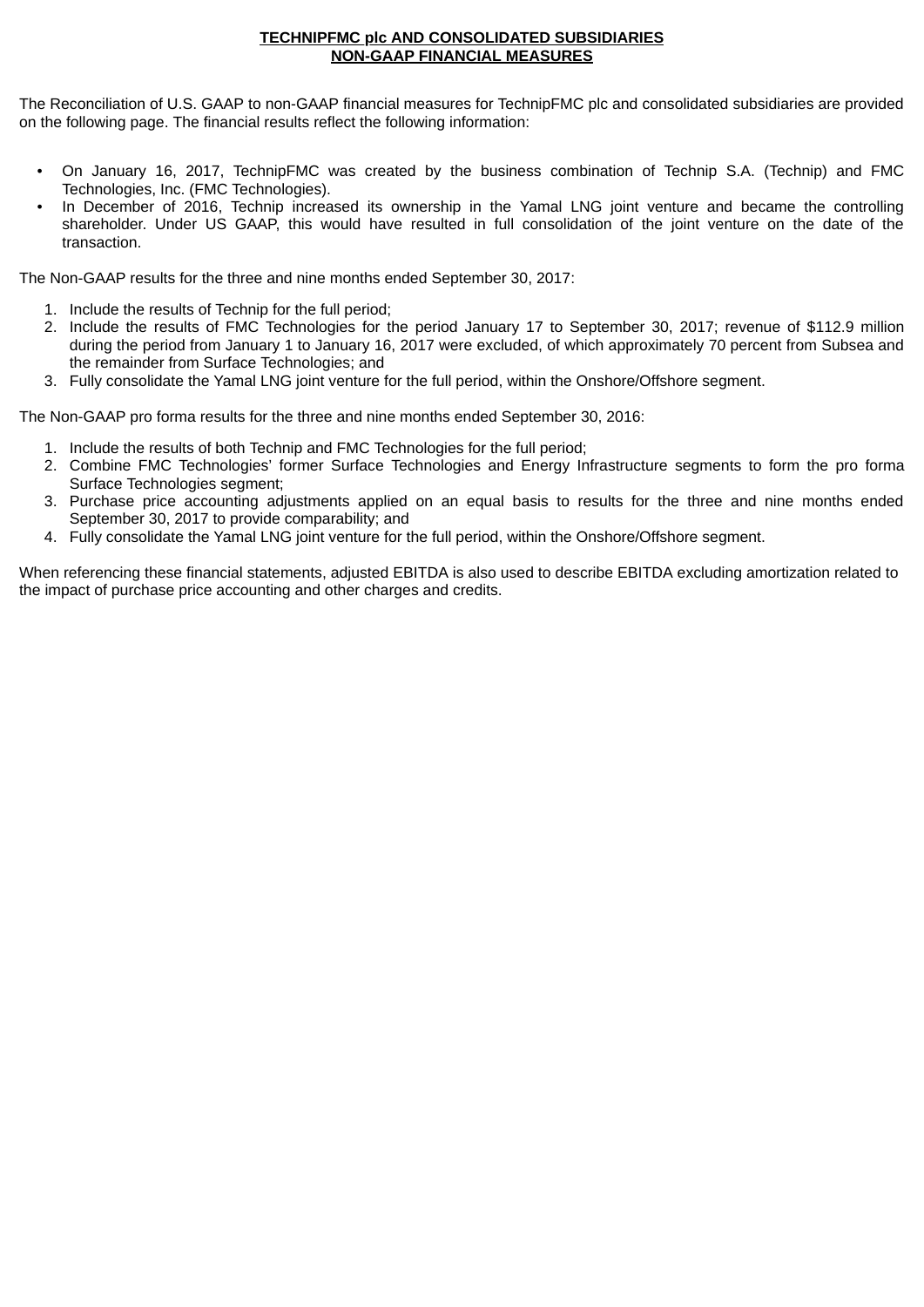#### **Charges and Credits**

In addition to financial results determined in accordance with U.S. generally accepted accounting principles (GAAP), the Third Quarter 2017 Earnings Release also includes non-GAAP financial measures (as defined in Item 10 of Regulation S-K of the Securities Exchange Act of 1934, as amended) and describes performance on a year-over-year basis against 2016 pro forma results and measures. Net income, excluding charges and credits, as well as measures derived from it (including Diluted EPS, excluding charges and credits; Income before net interest expense and taxes, excluding charges and credits ("Adjusted Operating profit"); Depreciation and amortization, excluding charges and credits; Earnings before net interest expense, income taxes, depreciation and amortization, excluding charges and credits ("Adjusted EBITDA"); and net cash) are non-GAAP financial measures. Management believes that the exclusion of charges and credits from these financial measures enables investors and management to more effectively evaluate TechnipFMC's operations and consolidated results of operations period-over-period, and to identify operating trends that could otherwise be masked or misleading to both investors and management by the excluded items. These measures are also used by management as performance measures in determining certain incentive compensation. The foregoing non-GAAP financial measures should be considered by investors in addition to, not as a substitute for or superior to, other measures of financial performance prepared in accordance with GAAP. The following is a reconciliation of the most comparable financial measures under GAAP to the non-GAAP financial measures.

|                                                                     | <b>Three Months Ended</b> |                                                           |                                                                     |     |              |                                      |                                |                     |      |                                                                                              |    |                                            |                                                                                                                           |       |  |
|---------------------------------------------------------------------|---------------------------|-----------------------------------------------------------|---------------------------------------------------------------------|-----|--------------|--------------------------------------|--------------------------------|---------------------|------|----------------------------------------------------------------------------------------------|----|--------------------------------------------|---------------------------------------------------------------------------------------------------------------------------|-------|--|
|                                                                     |                           |                                                           |                                                                     |     |              |                                      |                                | Septemeber 30, 2017 |      |                                                                                              |    |                                            |                                                                                                                           |       |  |
|                                                                     |                           | <b>Net income</b><br>attributable to<br>TechnipFMC<br>plc | Net (income) loss<br>attributable to<br>noncontrolling<br>interests |     |              | <b>Provision for</b><br>income taxes | <b>Net interest</b><br>expense |                     |      | <b>Income before</b><br>net interest<br>expense and<br>income taxes<br>(Operating<br>profit) |    | <b>Depreciation</b><br>and<br>amortization | <b>Earnings</b><br>before net<br>interest<br>expense,<br>income taxes,<br>depreciation<br>and<br>amortization<br>(EBITDA) |       |  |
| TechnipFMC plc, as<br>reported                                      | \$                        | $121.0$ \$                                                |                                                                     | 3.1 | $\mathbb{S}$ | 111.7                                | $\mathbb{S}$                   | (86.3)              | - \$ | 315.9                                                                                        | -S | 151.0                                      | \$                                                                                                                        | 466.9 |  |
|                                                                     |                           |                                                           |                                                                     |     |              |                                      |                                |                     |      |                                                                                              |    |                                            |                                                                                                                           |       |  |
| Charges and (credits):                                              |                           |                                                           |                                                                     |     |              |                                      |                                |                     |      |                                                                                              |    |                                            |                                                                                                                           |       |  |
| Impairment and other<br>charges                                     |                           | 4.9                                                       |                                                                     |     |              | 3.3                                  |                                |                     |      | 8.2                                                                                          |    |                                            |                                                                                                                           | 8.2   |  |
| Restructuring and other<br>severance charges                        |                           | 31.3                                                      |                                                                     |     |              | 19.9                                 |                                |                     |      | 51.2                                                                                         |    |                                            |                                                                                                                           | 51.2  |  |
| <b>Business combination</b><br>transaction and<br>integration costs |                           | 2.6                                                       |                                                                     |     |              | 6.6                                  |                                |                     |      | 9.2                                                                                          |    |                                            |                                                                                                                           | 9.2   |  |
| Change in accounting<br>estimate                                    |                           |                                                           |                                                                     |     |              |                                      |                                |                     |      |                                                                                              |    |                                            |                                                                                                                           |       |  |
| Purchase price<br>accounting adjustments                            |                           | 23.8                                                      |                                                                     |     |              | 8.9                                  |                                |                     |      | 32.7                                                                                         |    | (32.0)                                     |                                                                                                                           | 0.7   |  |
| Adjusted financial<br>measures                                      | \$                        | 183.6                                                     | \$                                                                  | 3.1 | \$           | 150.4                                | \$                             | (86.3)              | \$   | 417.2                                                                                        | S  | 119.0                                      | \$                                                                                                                        | 536.2 |  |

|                                                                     | <b>Pro Forma Three Months Ended</b> |                                                           |    |                                                                     |                                                                        |       |    |                           |     |                                                                                              |    |                                            |                                                                                                                           |       |  |
|---------------------------------------------------------------------|-------------------------------------|-----------------------------------------------------------|----|---------------------------------------------------------------------|------------------------------------------------------------------------|-------|----|---------------------------|-----|----------------------------------------------------------------------------------------------|----|--------------------------------------------|---------------------------------------------------------------------------------------------------------------------------|-------|--|
|                                                                     |                                     |                                                           |    |                                                                     |                                                                        |       |    | <b>September 30, 2016</b> |     |                                                                                              |    |                                            |                                                                                                                           |       |  |
| (including legacy FMC<br>Technologies and PPA<br>adjustments)       |                                     | Net income<br>attributable to<br><b>TechnipFMC</b><br>plc |    | Net (income) loss<br>attributable to<br>noncontrolling<br>interests | <b>Provision for</b><br><b>Net interest</b><br>income taxes<br>expense |       |    |                           |     | <b>Income before</b><br>net interest<br>expense and<br>income taxes<br>(Operating<br>profit) |    | <b>Depreciation</b><br>and<br>amortization | <b>Earnings</b><br>before net<br>interest<br>expense,<br>income taxes,<br>depreciation<br>and<br>amortization<br>(EBITDA) |       |  |
| TechnipFMC plc, as pro<br>forma                                     | \$                                  | 327.0                                                     | \$ | (13.0)                                                              | $\mathfrak{s}$                                                         | 110.4 | \$ | (13.9)                    | -\$ | 464.3                                                                                        | \$ | 155.7                                      | \$                                                                                                                        | 620.0 |  |
|                                                                     |                                     |                                                           |    |                                                                     |                                                                        |       |    |                           |     |                                                                                              |    |                                            |                                                                                                                           |       |  |
| Charges and (credits):                                              |                                     |                                                           |    |                                                                     |                                                                        |       |    |                           |     |                                                                                              |    |                                            |                                                                                                                           |       |  |
| Impairment and other<br>charges                                     |                                     | (2.9)                                                     |    |                                                                     |                                                                        | (1.7) |    |                           |     | (4.6)                                                                                        |    |                                            |                                                                                                                           | (4.6) |  |
| Restructuring and<br>other severance<br>charges                     |                                     | 27.0                                                      |    |                                                                     |                                                                        | 11.6  |    |                           |     | 38.6                                                                                         |    |                                            |                                                                                                                           | 38.6  |  |
| <b>Business combination</b><br>transaction and<br>integration costs |                                     | 31.5                                                      |    |                                                                     |                                                                        | 13.1  |    |                           |     | 44.6                                                                                         |    |                                            |                                                                                                                           | 44.6  |  |
| Purchase price<br>accounting<br>adjustments                         |                                     | 23.8                                                      |    |                                                                     |                                                                        | 8.9   |    |                           |     | 32.7                                                                                         |    | (32.0)                                     |                                                                                                                           | 0.7   |  |
| Adjusted financial<br>measures                                      | \$                                  | 406.4                                                     | S  | (13.0)                                                              | \$                                                                     | 142.3 | \$ | (13.9)                    | S   | 575.6                                                                                        | S  | 123.7                                      | \$                                                                                                                        | 699.3 |  |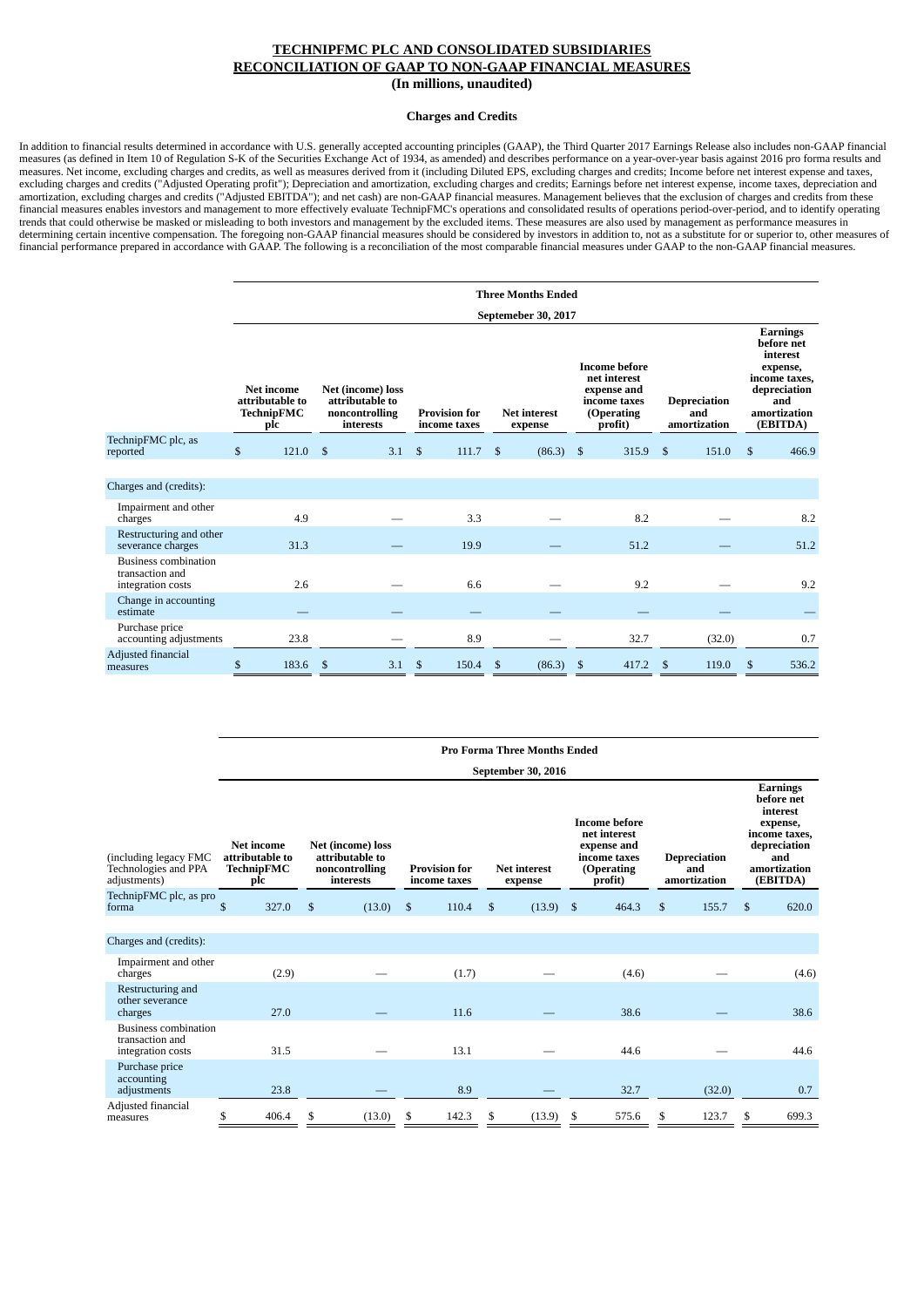#### **Charges and Credits**

In addition to financial results determined in accordance with U.S. generally accepted accounting principles (GAAP), the Third Quarter 2017 Earnings Release also includes non-GAAP financial measures (as defined in Item 10 of Regulation S-K of the Securities Exchange Act of 1934, as amended) and describes performance on a year-over-year basis against 2016 pro forma results and measures. Net income, excluding charges and credits, as well as measures derived from it (including Diluted EPS, excluding charges and credits; Income before net interest expense and taxes, excluding charges and credits ("Adjusted Operating profit"); Depreciation and amortization, excluding charges and credits; Earnings before net interest expense, income taxes, depreciation and amortization, excluding charges and credits ("Adjusted EBITDA"); and net cash) are non-GAAP financial measures. Management believes that the exclusion of charges and credits from these financial measures enables investors and management to more effectively evaluate TechnipFMC's operations and consolidated results of operations period-over-period, and to identify operating trends that could otherwise be masked or misleading to both investors and management by the excluded items. These measures are also used by management as performance measures in determining certain incentive compensation. The foregoing non-GAAP financial measures should be considered by investors in addition to, not as a substitute for or superior to, other measures of financial performance prepared in accordance with GAAP. The following is a reconciliation of the most comparable financial measures under GAAP to the non-GAAP financial measures.

|                                                                     | <b>Nine Months Ended</b>                                                                                                                |            |    |     |              |                                                                        |    |         |      |                                                                                              |    |                                            |                                                                                                                           |         |  |
|---------------------------------------------------------------------|-----------------------------------------------------------------------------------------------------------------------------------------|------------|----|-----|--------------|------------------------------------------------------------------------|----|---------|------|----------------------------------------------------------------------------------------------|----|--------------------------------------------|---------------------------------------------------------------------------------------------------------------------------|---------|--|
|                                                                     | September 30, 2017                                                                                                                      |            |    |     |              |                                                                        |    |         |      |                                                                                              |    |                                            |                                                                                                                           |         |  |
|                                                                     | <b>Net income</b><br><b>Net (income) loss</b><br>attributable to<br>attributable to<br>TechnipFMC<br>noncontrolling<br>interests<br>plc |            |    |     |              | <b>Provision for</b><br><b>Net interest</b><br>income taxes<br>expense |    |         |      | <b>Income before</b><br>net interest<br>expense and<br>income taxes<br>(Operating<br>profit) |    | <b>Depreciation</b><br>and<br>amortization | <b>Earnings</b><br>before net<br>interest<br>expense,<br>income taxes,<br>depreciation<br>and<br>amortization<br>(EBITDA) |         |  |
| TechnipFMC plc, as<br>reported                                      | \$                                                                                                                                      | $267.2$ \$ |    | 5.5 | $\mathbb{S}$ | 249.7                                                                  | \$ | (240.5) | - \$ | 751.9                                                                                        | \$ | 461.7                                      | \$                                                                                                                        | 1,213.6 |  |
|                                                                     |                                                                                                                                         |            |    |     |              |                                                                        |    |         |      |                                                                                              |    |                                            |                                                                                                                           |         |  |
| Charges and (credits):                                              |                                                                                                                                         |            |    |     |              |                                                                        |    |         |      |                                                                                              |    |                                            |                                                                                                                           |         |  |
| Impairment and other<br>charges                                     |                                                                                                                                         | 5.5        |    |     |              | 3.5                                                                    |    |         |      | 9.0                                                                                          |    |                                            |                                                                                                                           | 9.0     |  |
| Restructuring and other<br>severance charges                        |                                                                                                                                         | 29.1       |    |     |              | 18.7                                                                   |    |         |      | 47.8                                                                                         |    |                                            |                                                                                                                           | 47.8    |  |
| <b>Business combination</b><br>transaction and<br>integration costs |                                                                                                                                         | 53.1       |    |     |              | 34.1                                                                   |    |         |      | 87.2                                                                                         |    |                                            |                                                                                                                           | 87.2    |  |
| Change in accounting<br>estimate                                    |                                                                                                                                         | 16.0       |    |     |              | 5.9                                                                    |    |         |      | 21.9                                                                                         |    |                                            |                                                                                                                           | 21.9    |  |
| Purchase price<br>accounting adjustments                            |                                                                                                                                         | 141.7      |    |     |              | 52.4                                                                   |    | 0.3     |      | 193.8                                                                                        |    | (115.3)                                    |                                                                                                                           | 78.5    |  |
| Adjusted financial<br>measures                                      | \$                                                                                                                                      | 512.6      | \$ | 5.5 | \$           | 364.3                                                                  | \$ | (240.2) | \$   | 1,111.6                                                                                      | \$ | 346.4                                      | S                                                                                                                         | 1,458.0 |  |

|                                                                     |              |                                                           |                |                                                                     |                                      |       |                | <b>Pro Forma Nine Months Ended</b> |     |                                                                                              |              |                                            |                                                                                                                           |         |  |
|---------------------------------------------------------------------|--------------|-----------------------------------------------------------|----------------|---------------------------------------------------------------------|--------------------------------------|-------|----------------|------------------------------------|-----|----------------------------------------------------------------------------------------------|--------------|--------------------------------------------|---------------------------------------------------------------------------------------------------------------------------|---------|--|
|                                                                     |              | September 30, 2016                                        |                |                                                                     |                                      |       |                |                                    |     |                                                                                              |              |                                            |                                                                                                                           |         |  |
| (including legacy FMC<br>Technologies and PPA<br>adjustments)       |              | <b>Net income</b><br>attributable to<br>TechnipFMC<br>plc |                | Net (income) loss<br>attributable to<br>noncontrolling<br>interests | <b>Provision for</b><br>income taxes |       |                | Net interest<br>expense            |     | <b>Income before</b><br>net interest<br>expense and<br>income taxes<br>(Operating<br>profit) |              | <b>Depreciation</b><br>and<br>amortization | <b>Earnings</b><br>before net<br>interest<br>expense,<br>income taxes.<br>depreciation<br>and<br>amortization<br>(EBITDA) |         |  |
| TechnipFMC plc, as<br>reported                                      | $\mathbb{S}$ | 478.8                                                     | $\mathfrak{S}$ | (12.6)                                                              | $\mathfrak{s}$                       | 196.3 | $\mathfrak{s}$ | (14.5)                             | -\$ | 702.2                                                                                        | $\mathbb{S}$ | 477.7                                      | \$                                                                                                                        | 1,179.9 |  |
|                                                                     |              |                                                           |                |                                                                     |                                      |       |                |                                    |     |                                                                                              |              |                                            |                                                                                                                           |         |  |
| Charges and (credits):                                              |              |                                                           |                |                                                                     |                                      |       |                |                                    |     |                                                                                              |              |                                            |                                                                                                                           |         |  |
| Impairment and other<br>charges                                     |              | 76.6                                                      |                |                                                                     |                                      | 10.8  |                |                                    |     | 87.4                                                                                         |              |                                            |                                                                                                                           | 87.4    |  |
| Restructuring and other<br>severance charges                        |              | 74.2                                                      |                |                                                                     |                                      | 23.4  |                |                                    |     | 97.6                                                                                         |              |                                            |                                                                                                                           | 97.6    |  |
| <b>Business combination</b><br>transaction and<br>integration costs |              | 42.6                                                      |                |                                                                     |                                      | 18.7  |                |                                    |     | 61.3                                                                                         |              |                                            |                                                                                                                           | 61.3    |  |
| Purchase price<br>accounting adjustments                            |              | 141.7                                                     |                |                                                                     |                                      | 52.4  |                | 0.3                                |     | 193.8                                                                                        |              | (115.3)                                    |                                                                                                                           | 78.5    |  |
| Adjusted financial<br>measures                                      | \$           | 813.9                                                     | \$             | (12.6)                                                              | \$                                   | 301.6 | \$             | (14.2)                             | S   | 1,142.3                                                                                      | S            | 362.4                                      | \$                                                                                                                        | 1,504.7 |  |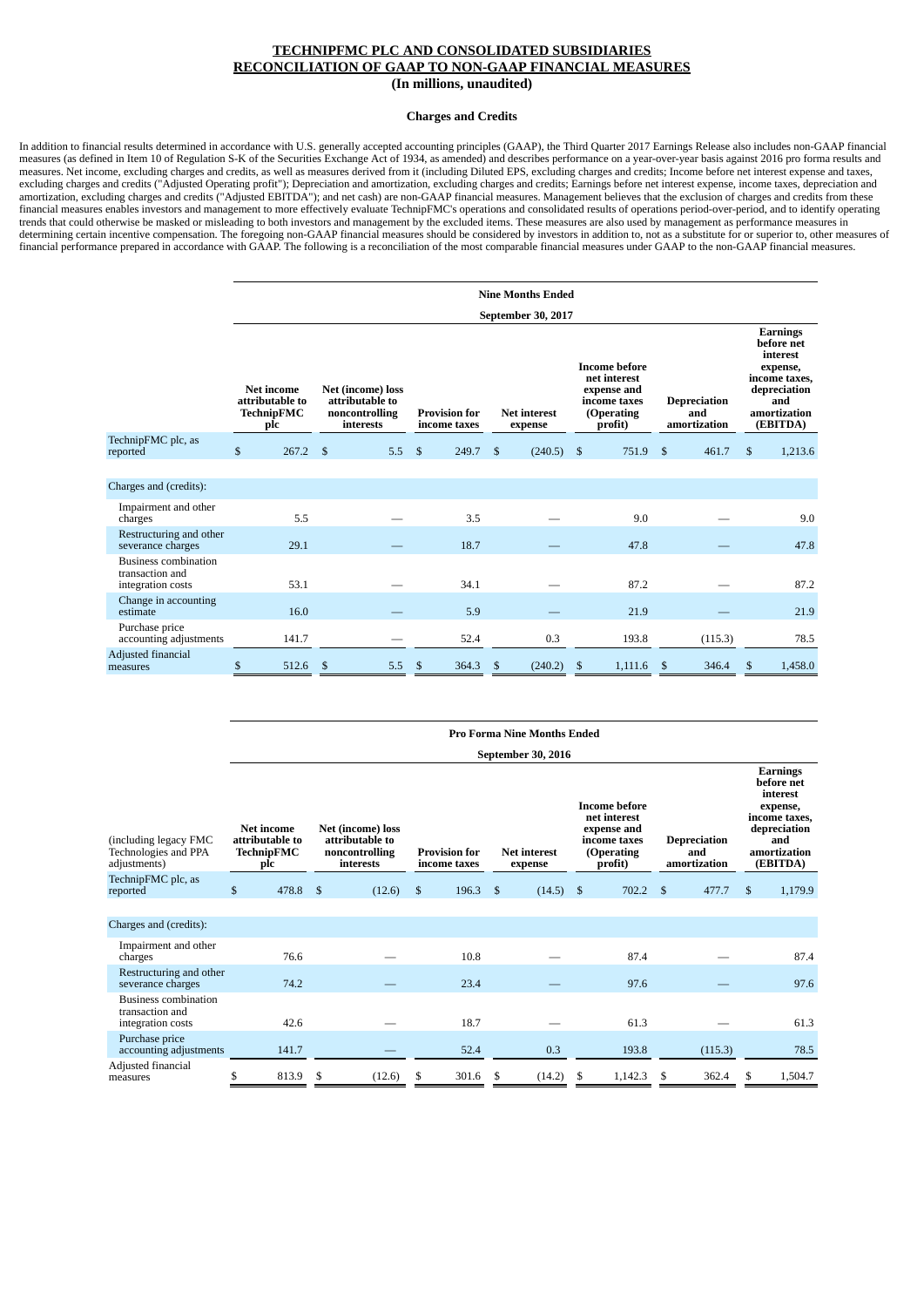#### **TECHNIPFMC PLC AND CONSOLIDATED SUBSIDIARIES RECONCILIATION OF GAAP TO NON-GAAP FINANCIAL MEASURES (In millions except per share amounts)**

|                                                            | (Unaudited) |                                           |     |      |                                          |      |    |      |  |  |
|------------------------------------------------------------|-------------|-------------------------------------------|-----|------|------------------------------------------|------|----|------|--|--|
|                                                            |             | <b>Three Months Ended</b><br>September 30 |     |      | <b>Nine Months Ended</b><br>September 30 |      |    |      |  |  |
|                                                            |             | 2017                                      |     | 2016 |                                          | 2017 |    | 2016 |  |  |
| (after-tax)                                                |             |                                           |     |      |                                          |      |    |      |  |  |
| Net income attributable to TechnipFMC plc, as reported     | \$          | 121                                       | \$. | 302  | \$.                                      | 267  | \$ | 527  |  |  |
|                                                            |             |                                           |     |      |                                          |      |    |      |  |  |
| <b>Charges and (credits):</b>                              |             |                                           |     |      |                                          |      |    |      |  |  |
| Impairment and other charges <sup>(1)</sup>                |             | 5                                         |     | (4)  |                                          | 6    |    | 31   |  |  |
| Restructuring and other severance charges (2)              |             | 31                                        |     | 10   |                                          | 29   |    | 42   |  |  |
| Business combination transaction and integration costs (3) |             | 3                                         |     | 9    |                                          | 53   |    | 20   |  |  |
| Change in accounting estimate $(4)$                        |             |                                           |     |      |                                          | 16   |    |      |  |  |
| Purchase price accounting adjustments (5)                  |             | 24                                        |     |      |                                          | 142  |    |      |  |  |
|                                                            |             |                                           |     |      |                                          |      |    |      |  |  |
| Adjusted net income attributable to TechnipFMC plc         | \$          | 184                                       | \$. | 317  | \$                                       | 513  | \$ | 620  |  |  |
|                                                            |             |                                           |     |      |                                          |      |    |      |  |  |
| Diluted EPS attributable to TechnipFMC plc, as reported    | \$          | 0.26                                      | \$  | 2.39 | \$                                       | 0.57 | \$ | 4.22 |  |  |
|                                                            |             |                                           |     |      |                                          |      |    |      |  |  |
| Adjusted diluted EPS attributable to TechnipFMC plc        | \$          | 0.39                                      | \$  | 2.51 | \$                                       | 1.10 | \$ | 4.96 |  |  |

 (1) Tax effect of \$3 million and \$(2) million during the three months ended and \$4 million and \$15 million during the nine months ended September 30, 2017 and 2016, respectively.

(2) Tax effect of \$20 million and \$5 million during the three months ended and \$19 million and \$20 million during the nine months ended September 30, 2017 and 2016, respectively.

(3) Tax effect of \$7 million and \$5 million during the three months ended and \$34 million and \$10 million during the nine months ended September 30, 2017 and 2016, respectively.

(4) Tax effect of nil and nil during the three months ended and \$6 million and nil during the nine months ended September 30, 2017 and 2016, respectively.

(5) Tax effect of \$9 million and nil during the three months ended and \$52 million and nil during the nine months ended September 30, 2017 and 2016, respectively.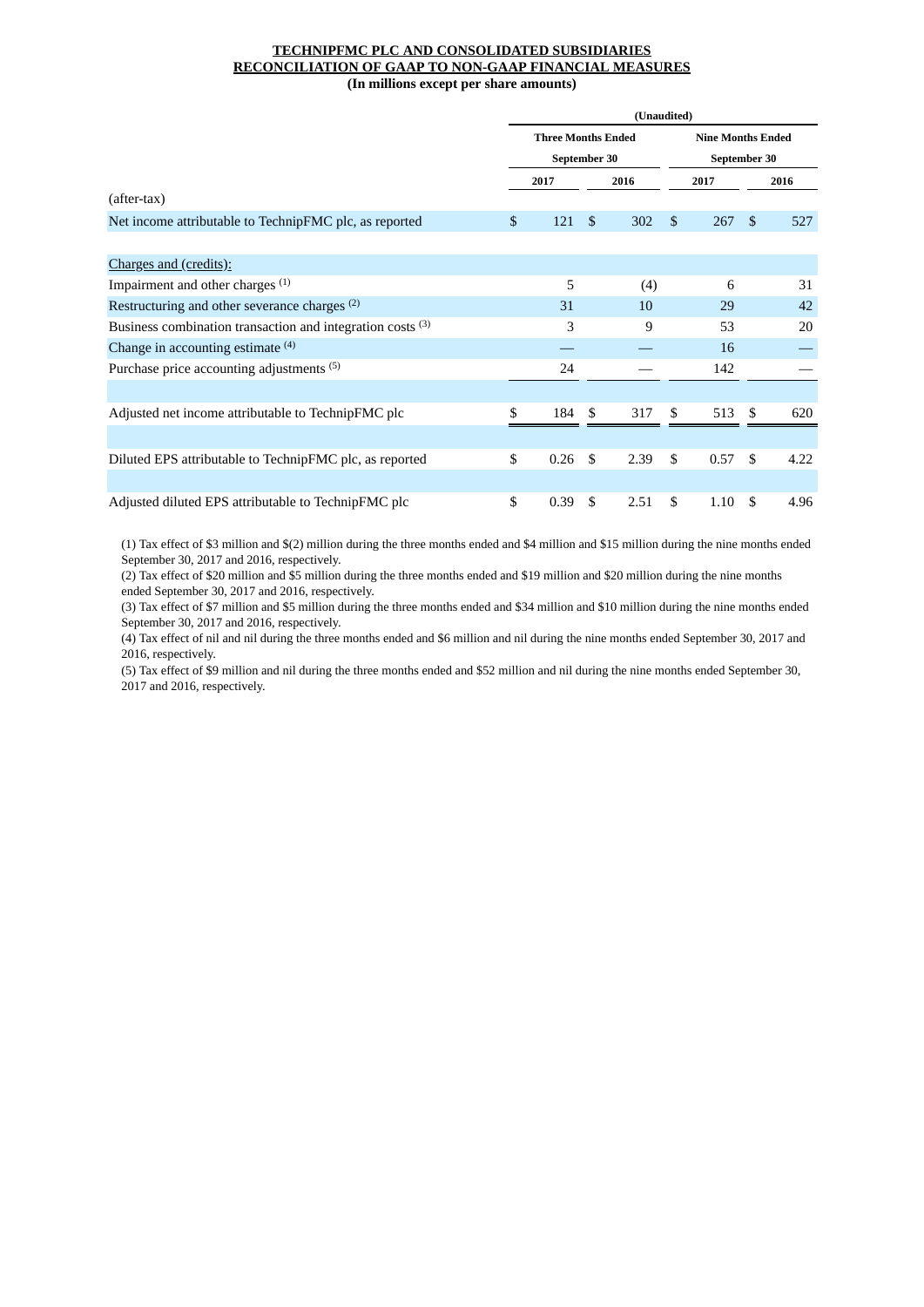|                                                                     | <b>Three Months Ended</b> |               |    |                  |              |                                       |    |                        |              |                                |  |  |
|---------------------------------------------------------------------|---------------------------|---------------|----|------------------|--------------|---------------------------------------|----|------------------------|--------------|--------------------------------|--|--|
|                                                                     |                           |               |    |                  |              | September 30, 2017                    |    |                        |              |                                |  |  |
|                                                                     |                           | <b>Subsea</b> |    | Onshore/Offshore |              | <b>Surface</b><br><b>Technologies</b> |    | Corporate<br>and Other |              | <b>Total</b>                   |  |  |
| Revenue                                                             | \$                        | 1,478.2       | \$ | 2,308.1          | $\mathbb{S}$ | 353.9                                 | \$ | 0.7                    | \$           | 4,140.9                        |  |  |
|                                                                     |                           |               |    |                  |              |                                       |    |                        |              |                                |  |  |
| Operating profit, as reported (pre-tax)                             | $\mathbb{S}$              | 102.8         | \$ | 206.4            | $\mathbb{S}$ | 49.0                                  | \$ | (42.3)                 | $\mathbb{S}$ | 315.9                          |  |  |
|                                                                     |                           |               |    |                  |              |                                       |    |                        |              |                                |  |  |
| Charges and (credits):                                              |                           |               |    |                  |              |                                       |    |                        |              |                                |  |  |
| Impairment and other charges                                        |                           | 1.4           |    |                  |              | 6.8                                   |    |                        |              | 8.2                            |  |  |
| Restructuring and other severance charges                           |                           | 21.4          |    | 28.9             |              | 1.0                                   |    | (0.1)                  |              | 51.2                           |  |  |
| Business combination transaction and integration costs              |                           | (3.0)         |    |                  |              | (1.0)                                 |    | 13.2                   |              | 9.2                            |  |  |
| Change in accounting estimate                                       |                           |               |    |                  |              |                                       |    |                        |              | $\qquad \qquad \longleftarrow$ |  |  |
| Purchase price accounting adjustments - non-amortization<br>related |                           | 11.9          |    |                  |              | (0.1)                                 |    | (11.1)                 |              | 0.7                            |  |  |
| Purchase price accounting adjustments - amortization related        |                           | 32.1          |    |                  |              | 0.3                                   |    | (0.4)                  |              | 32.0                           |  |  |
| Subtotal                                                            |                           | 63.8          |    | 28.9             |              | 7.0                                   |    | 1.6                    |              | 101.3                          |  |  |
|                                                                     |                           |               |    |                  |              |                                       |    |                        |              |                                |  |  |
| <b>Adjusted Operating profit</b>                                    |                           | 166.6         |    | 235.3            |              | 56.0                                  |    | (40.7)                 |              | 417.2                          |  |  |
|                                                                     |                           |               |    |                  |              |                                       |    |                        |              |                                |  |  |
| Adjusted Depreciation and amortization                              |                           | 93.8          |    | 9.3              |              | 15.2                                  |    | 0.7                    |              | 119.0                          |  |  |
|                                                                     |                           |               |    |                  |              |                                       |    |                        |              |                                |  |  |
| <b>Adjusted EBITDA</b>                                              | \$                        | 260.4         | \$ | 244.6            | \$           | 71.2                                  | \$ | (40.0)                 | \$           | 536.2                          |  |  |
|                                                                     |                           |               |    |                  |              |                                       |    |                        |              |                                |  |  |
| Operating profit margin, as reported                                |                           | 7.0%          |    | 8.9%             |              | 13.8%                                 |    |                        |              | 7.6%                           |  |  |
|                                                                     |                           |               |    |                  |              |                                       |    |                        |              |                                |  |  |
| Adjusted Operating profit margin                                    |                           | 11.3%         |    | 10.2%            |              | 15.8%                                 |    |                        |              | 10.1%                          |  |  |
|                                                                     |                           |               |    |                  |              |                                       |    |                        |              |                                |  |  |
| Adjusted EBITDA margin                                              |                           | 17.6%         |    | 10.6%            |              | 20.1%                                 |    |                        |              | 12.9%                          |  |  |

|                                                                     | September 30, 2016 |               |    |                         |    |                                       |    |                        |              |              |  |
|---------------------------------------------------------------------|--------------------|---------------|----|-------------------------|----|---------------------------------------|----|------------------------|--------------|--------------|--|
| (including legacy FMC Technologies and PPA adjustments)             |                    | <b>Subsea</b> |    | <b>Onshore/Offshore</b> |    | <b>Surface</b><br><b>Technologies</b> |    | Corporate<br>and Other |              | <b>Total</b> |  |
| Revenue, as pro forma                                               | \$                 | 2,346.6       | \$ | 2,398.8                 | \$ | 295.2                                 | \$ | (2.4)                  | \$           | 5,038.2      |  |
|                                                                     |                    |               |    |                         |    |                                       |    |                        |              |              |  |
| Operating profit (pre-tax), as pro forma                            | $\mathbb{S}$       | 357.7         | \$ | 118.6                   | \$ | (17.4)                                | \$ | 5.4                    | $\mathbb{S}$ | 464.3        |  |
| Charges and (credits):                                              |                    |               |    |                         |    |                                       |    |                        |              |              |  |
| Impairment and other charges                                        |                    | 1.4           |    | (6.3)                   |    | 0.3                                   |    |                        |              | (4.6)        |  |
| Restructuring and other severance charges                           |                    | 3.2           |    | 11.5                    |    | 14.9                                  |    | 9.0                    |              | 38.6         |  |
| Business combination transaction and integration costs              |                    |               |    |                         |    |                                       |    | 44.6                   |              | 44.6         |  |
| Purchase price accounting adjustments - non-amortization<br>related |                    | 11.9          |    |                         |    | (0.1)                                 |    | (11.1)                 |              | 0.7          |  |
| Purchase price accounting adjustments - amortization related        |                    | 32.1          |    |                         |    | 0.3                                   |    | (0.4)                  |              | 32.0         |  |
| Subtotal                                                            |                    | 48.6          |    | 5.2                     |    | 15.4                                  |    | 42.1                   |              | 111.3        |  |
|                                                                     |                    |               |    |                         |    |                                       |    |                        |              |              |  |
| <b>Adjusted Operating profit</b>                                    |                    | 406.3         |    | 123.8                   |    | (2.0)                                 |    | 47.5                   |              | 575.6        |  |
| Adjusted Depreciation and amortization                              |                    | 97.1          |    | 8.6                     |    | 16.8                                  |    | 1.2                    |              | 123.7        |  |
| <b>Adjusted EBITDA</b>                                              | \$                 | 503.4         | \$ | 132.4                   | \$ | 14.8                                  | \$ | 48.7                   | \$           | 699.3        |  |
| Operating profit margin, as pro forma                               |                    | 15.2%         |    | 4.9%                    |    | (5.9)%                                |    |                        |              | 9.2%         |  |
| Adjusted Operating profit margin                                    |                    | 17.3%         |    | 5.2%                    |    | (0.7)%                                |    |                        |              | 11.4%        |  |
| Adjusted EBITDA margin                                              |                    | 21.5%         |    | 5.5%                    |    | 5.0%                                  |    |                        |              | 13.9%        |  |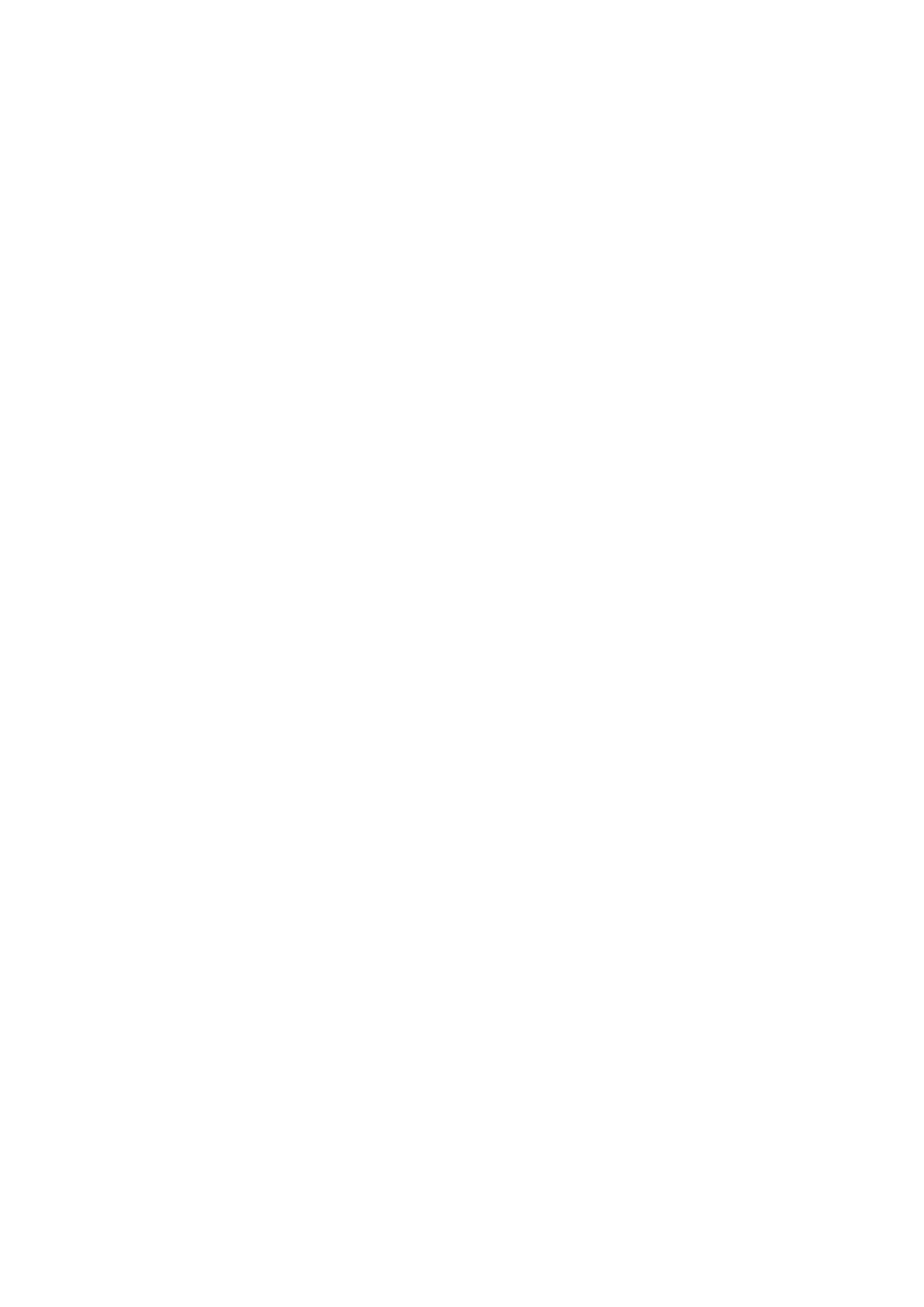|                                                                         | <b>Nine Months Ended</b> |         |    |                  |                                       |       |                        |         |              |          |
|-------------------------------------------------------------------------|--------------------------|---------|----|------------------|---------------------------------------|-------|------------------------|---------|--------------|----------|
|                                                                         | September 30, 2017       |         |    |                  |                                       |       |                        |         |              |          |
|                                                                         | <b>Subsea</b>            |         |    | Onshore/Offshore | <b>Surface</b><br><b>Technologies</b> |       | Corporate<br>and Other |         |              | Total    |
| Revenue                                                                 | \$                       | 4,585.2 | \$ | 5,885.0          | \$                                    | 902.3 | $\mathbb{S}$           | 1.4     | \$           | 11,373.9 |
|                                                                         |                          |         |    |                  |                                       |       |                        |         |              |          |
| Operating profit, as reported (pre-tax)                                 | \$                       | 393.1   | \$ | 553.7            | $\mathbb{S}$                          | 29.4  | $\mathbb{S}$           | (224.3) | $\mathbb{S}$ | 751.9    |
|                                                                         |                          |         |    |                  |                                       |       |                        |         |              |          |
| Charges and (credits):                                                  |                          |         |    |                  |                                       |       |                        |         |              |          |
| Impairment and other charges                                            |                          | 2.0     |    |                  |                                       | 7.0   |                        |         |              | 9.0      |
| Restructuring and other severance charges                               |                          | 33.5    |    | 0.9              |                                       | 5.0   |                        | 8.4     |              | 47.8     |
| Business combination transaction and integration costs                  |                          |         |    |                  |                                       |       |                        | 87.2    |              | 87.2     |
| Change in accounting estimate                                           |                          | 11.8    |    |                  |                                       | 10.1  |                        |         |              | 21.9     |
| Purchase price accounting adjustments - non-amortization                |                          |         |    |                  |                                       |       |                        |         |              |          |
| related<br>Purchase price accounting adjustments - amortization related |                          | 55.3    |    |                  |                                       | 42.3  |                        | (19.1)  |              | 78.5     |
|                                                                         |                          | 104.7   |    |                  |                                       | 11.5  |                        | (0.9)   |              | 115.3    |
| Subtotal                                                                |                          | 207.3   |    | 0.9              |                                       | 75.9  |                        | 75.6    |              | 359.7    |
|                                                                         |                          |         |    |                  |                                       |       |                        |         |              |          |
| <b>Adjusted Operating profit</b>                                        |                          | 600.4   |    | 554.6            |                                       | 105.3 |                        | (148.7) |              | 1,111.6  |
|                                                                         |                          |         |    |                  |                                       |       |                        |         |              |          |
| Adjusted Depreciation and amortization                                  |                          | 275.3   |    | 29.9             |                                       | 37.8  |                        | 3.4     |              | 346.4    |
|                                                                         |                          |         |    |                  |                                       |       |                        |         |              |          |
| <b>Adjusted EBITDA</b>                                                  | \$                       | 875.7   | \$ | 584.5            | \$                                    | 143.1 | \$                     | (145.3) | \$           | 1,458.0  |
|                                                                         |                          |         |    |                  |                                       |       |                        |         |              |          |
| Operating profit margin, as reported                                    |                          | 8.6%    |    | 9.4%             |                                       | 3.3%  |                        |         |              | 6.6%     |
|                                                                         |                          |         |    |                  |                                       |       |                        |         |              |          |
| Adjusted Operating profit margin                                        |                          | 13.1%   |    | 9.4%             |                                       | 11.7% |                        |         |              | 9.8%     |
|                                                                         |                          |         |    |                  |                                       |       |                        |         |              |          |
| Adjusted EBITDA margin                                                  |                          | 19.1%   |    | 9.9%             |                                       | 15.9% |                        |         |              | 12.8%    |
|                                                                         |                          |         |    |                  |                                       |       |                        |         |              |          |

|                                                                     | <b>Pro Forma Nine Months Ended</b><br>September 30, 2016 |               |    |                         |              |                                       |    |                        |                |              |  |  |
|---------------------------------------------------------------------|----------------------------------------------------------|---------------|----|-------------------------|--------------|---------------------------------------|----|------------------------|----------------|--------------|--|--|
|                                                                     |                                                          |               |    |                         |              |                                       |    |                        |                |              |  |  |
| (including legacy FMC Technologies and PPA adjustments)             |                                                          | <b>Subsea</b> |    | <b>Onshore/Offshore</b> |              | <b>Surface</b><br><b>Technologies</b> |    | Corporate<br>and Other |                | <b>Total</b> |  |  |
| Revenue, as pro forma                                               | \$                                                       | 7,126.4       | \$ | 6,629.1                 | $\mathbb{S}$ | 948.6                                 | \$ | (15.0)                 | \$             | 14,689.1     |  |  |
|                                                                     |                                                          |               |    |                         |              |                                       |    |                        |                |              |  |  |
| Operating profit (pre-tax), as pro forma                            | $\mathbb{S}$                                             | 836.3         | \$ | 239.5                   | $\mathbb{S}$ | (116.7)                               | \$ | (256.9)                | $\mathfrak{S}$ | 702.2        |  |  |
|                                                                     |                                                          |               |    |                         |              |                                       |    |                        |                |              |  |  |
| Charges and (credits):                                              |                                                          |               |    |                         |              |                                       |    |                        |                |              |  |  |
| Impairment and other charges                                        |                                                          | 4.3           |    | 31.7                    |              | 36.2                                  |    | 15.2                   |                | 87.4         |  |  |
| Restructuring and other severance charges                           |                                                          | 25.3          |    | 38.1                    |              | 24.7                                  |    | 9.5                    |                | 97.6         |  |  |
| Business combination transaction and integration costs              |                                                          |               |    |                         |              |                                       |    | 61.3                   |                | 61.3         |  |  |
| Purchase price accounting adjustments - non-amortization<br>related |                                                          | 55.3          |    |                         |              | 42.3                                  |    | (19.1)                 |                | 78.5         |  |  |
| Purchase price accounting adjustments - amortization related        |                                                          | 104.7         |    |                         |              | 11.5                                  |    | (0.9)                  |                | 115.3        |  |  |
| Subtotal                                                            |                                                          | 189.6         |    | 69.8                    |              | 114.7                                 |    | 66.0                   |                | 440.1        |  |  |
|                                                                     |                                                          |               |    |                         |              |                                       |    |                        |                |              |  |  |
| <b>Adjusted Operating profit</b>                                    |                                                          | 1,025.9       |    | 309.3                   |              | (2.0)                                 |    | (190.9)                |                | 1,142.3      |  |  |
|                                                                     |                                                          |               |    |                         |              |                                       |    |                        |                |              |  |  |
| Adjusted Depreciation and amortization                              |                                                          | 278.9         |    | 27.8                    |              | 54.7                                  |    | 1.0                    |                | 362.4        |  |  |
|                                                                     |                                                          |               |    |                         |              |                                       |    |                        |                |              |  |  |
| <b>Adjusted EBITDA</b>                                              | $\mathfrak{s}$                                           | 1,304.8       | \$ | 337.1                   | \$           | 52.7                                  | \$ | (189.9)                | \$             | 1,504.7      |  |  |
|                                                                     |                                                          |               |    |                         |              |                                       |    |                        |                |              |  |  |
| Operating profit margin, as pro forma                               |                                                          | 11.7%         |    | 3.6%                    |              | $(12.3)\%$                            |    |                        |                | 4.8%         |  |  |
|                                                                     |                                                          |               |    |                         |              |                                       |    |                        |                |              |  |  |
| Adjusted Operating profit margin                                    |                                                          | 14.4%         |    | 4.7%                    |              | (0.2)%                                |    |                        |                | 7.8%         |  |  |
|                                                                     |                                                          |               |    |                         |              |                                       |    |                        |                |              |  |  |
| Adjusted EBITDA margin                                              |                                                          | 18.3%         |    | 5.1%                    |              | 5.6%                                  |    |                        |                | 10.2%        |  |  |
|                                                                     |                                                          |               |    |                         |              |                                       |    |                        |                |              |  |  |